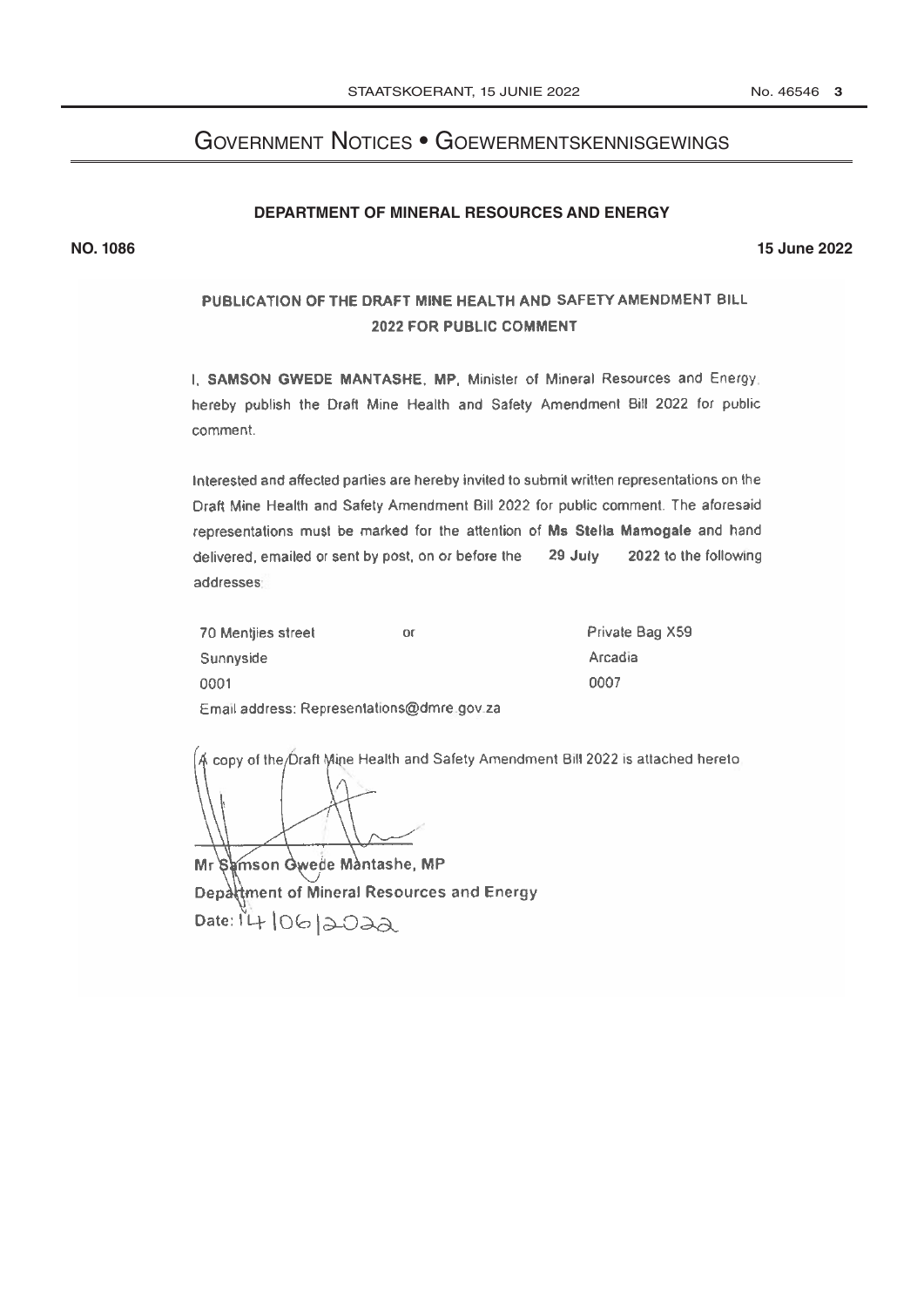# **REPUBLIC OF SOUTH AFRICA**

# MINE HEALTH AND SAFETY AMENDMENT BILL, 2022

(As introduced in the National Assembly (proposed section 75); explanatory summary of **Bill published in Government Gazette No.**  $of$ ) (The English text is the official text of the Bill)

(MINISTER OF MINERAL RESOURCES AND ENEGRY)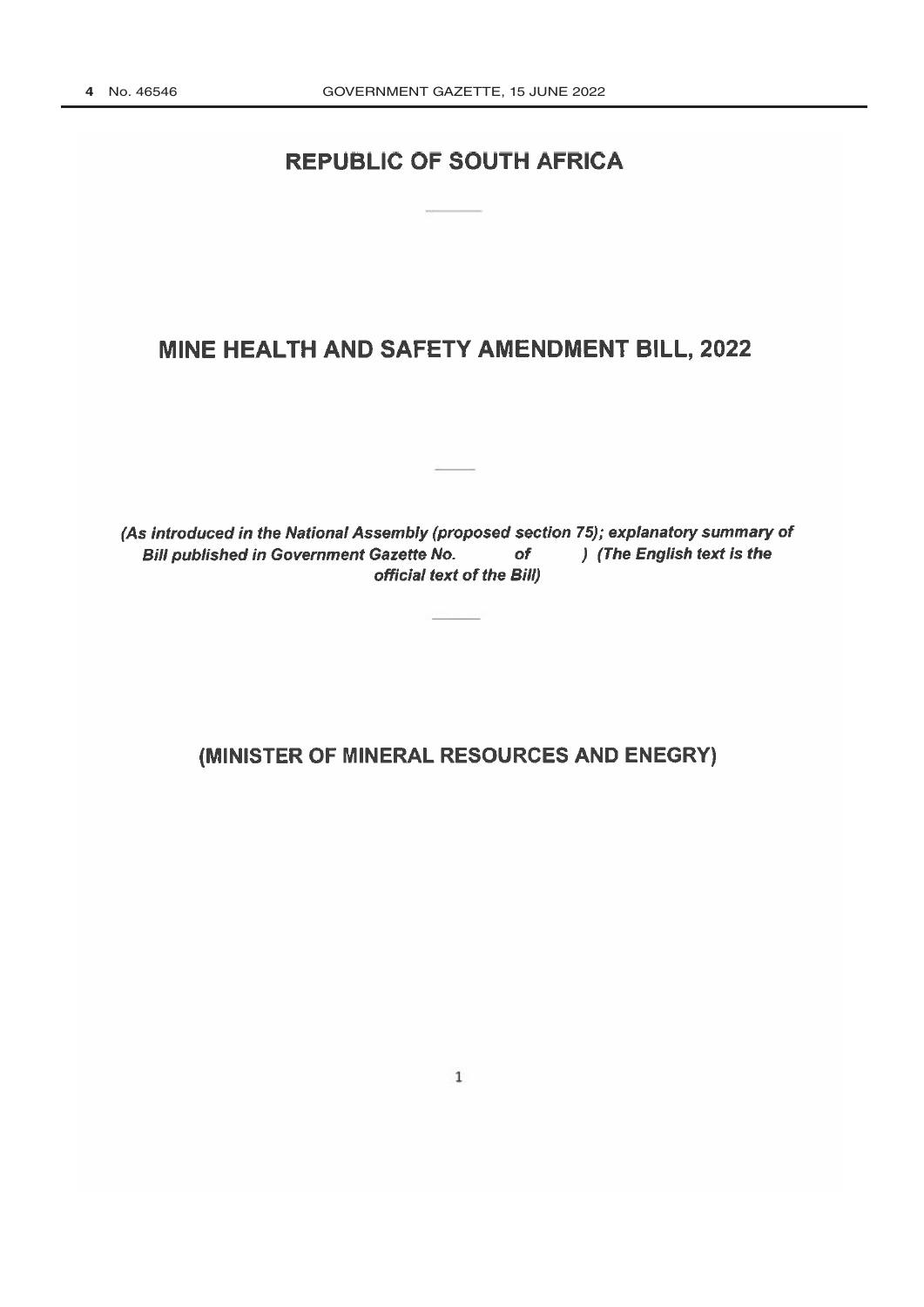#### **GENERAL EXPLANATORY NOTE:**

Words in bold type in square brackets indicate omissions from existing E Ť enactments.

Words underlined with a solid line indicate insertions in existing enactments.

# **BILL**

To amend the Mine Health and Safety Act, 1996, so as to streamline administrative processes; to strengthen enforcement provisions; to reinforce offences and penalties; to amend certain definitions; and to provide for matters connected therein.

BE IT ENACTED by the Parliament of the Republic of South Africa, as follows:-

# Amendment of section 2 of Act 29 of 1996, as amended by section 1 of Act 72 of 1997.

1. Section 2 of the Mine Health and Safety Act, 1996 (herein referred to as the Principal Act) is hereby amended by the substitution in subsection (1) for paragraph (d) of the following paragraph:

"(d) if the employer is a [body corporate] company, and employs more than 50 employees, publish and distribute the report referred to in paragraph (c), in an appropriate form, to the [body corporate] *company*'s shareholders or members."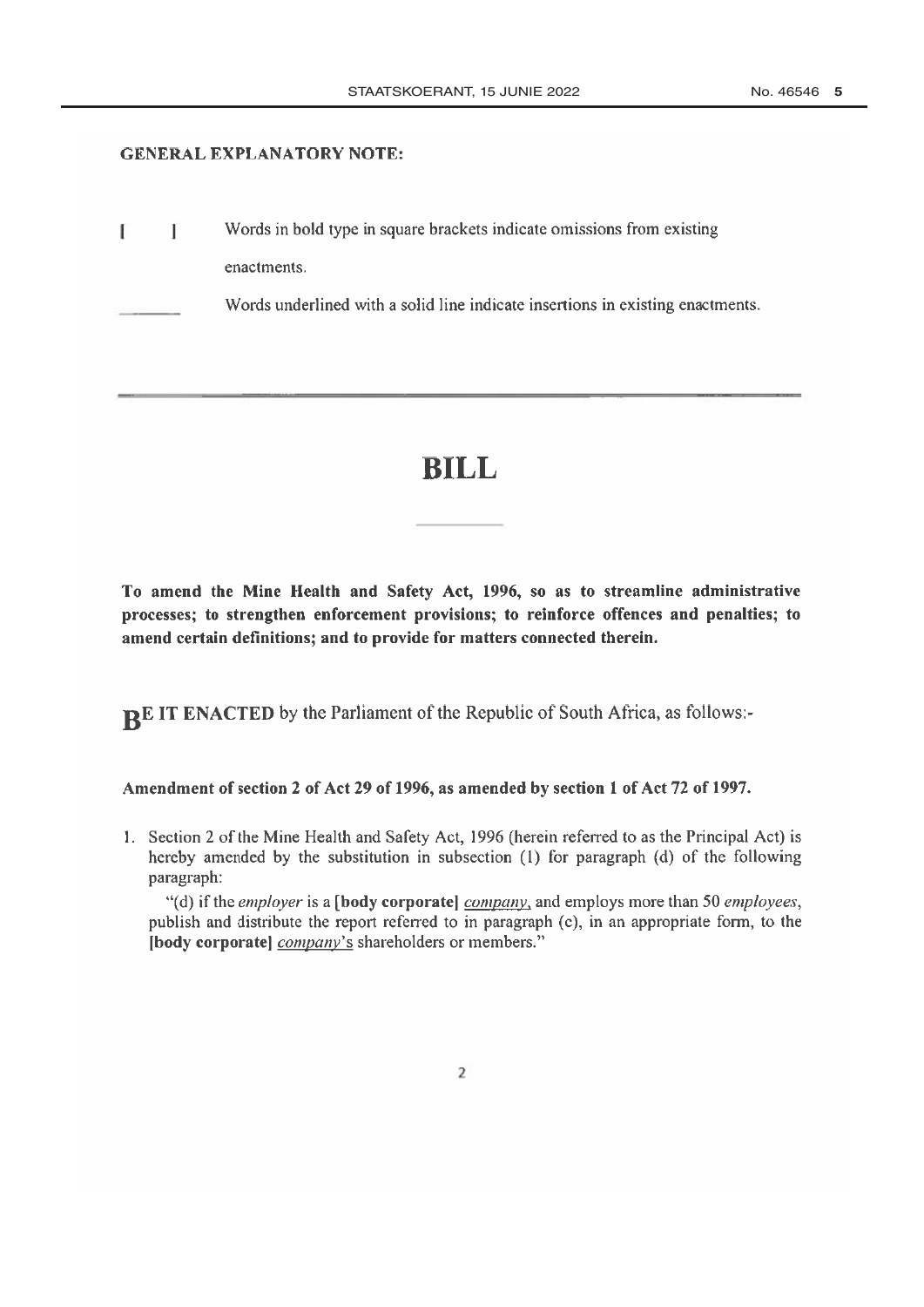## Amendment of section 2A of Act 29 of 1996, as inserted by section 2 of Act 72 of 1997 and amended by section 2 of Act 74 of 2008

- 2. Section 2A of the principal Act is hereby amended-
	- (a) by the substitution for subsection (3) of the following subsection:

"(3) If the employer is a [body corporate] company, the functions of the Chief Executive Officer contemplated in subsections  $(1)$  and  $(2)$  may be performed by a member of the board of the [body corporate] *company* designated by the board." and

(b) by the insertion of subsection  $(3)(A)$  after paragraph  $(3)$ :

" $(3)(A)$  the functions contemplated in terms of subsection (2) may be performed by the member of the board after approval by the board

(c) by the deletion of subsections 6."

#### Insertion of section 2R in Act 29 of 1996

3. The following section is hereby inserted in the principal Act after section 2A:

#### "Appointment of Chief Executive Officer"

"2B. (1) The employer of every mine that is being worked must appoint a chief executive officer.

(2) The Chief Executive Officer must perform all functions of the employer, including making any appointments in terms of this Act.

(3) If the employer is a company, the Chief Executive Officer must be a member of the board of that company.

(4) The Chief Executive Officer must be responsible for the health and safety of employees and persons who are not employees but who may be directly affected by the activities at the mines.

(5) Where the employer is not a company, an owner of a mine must be responsible for the health and safety of employees and persons who are not employees but who may be directly affected by the activities at the mine.

(6) The employer must inform the Chief Inspector of Mines, in writing, within seven days of the appointment of the Chief Executive Officer.

(7) The information to the Chief Inspector of Mines must include the-

(i) name of the Chief Executive Officer;

(ii) nature of the Chief Executive Officer's functions; and

(iii) names of the managers under the Chief Executive Officer 's control."

Amendment of section 3 of Act 29 of 1996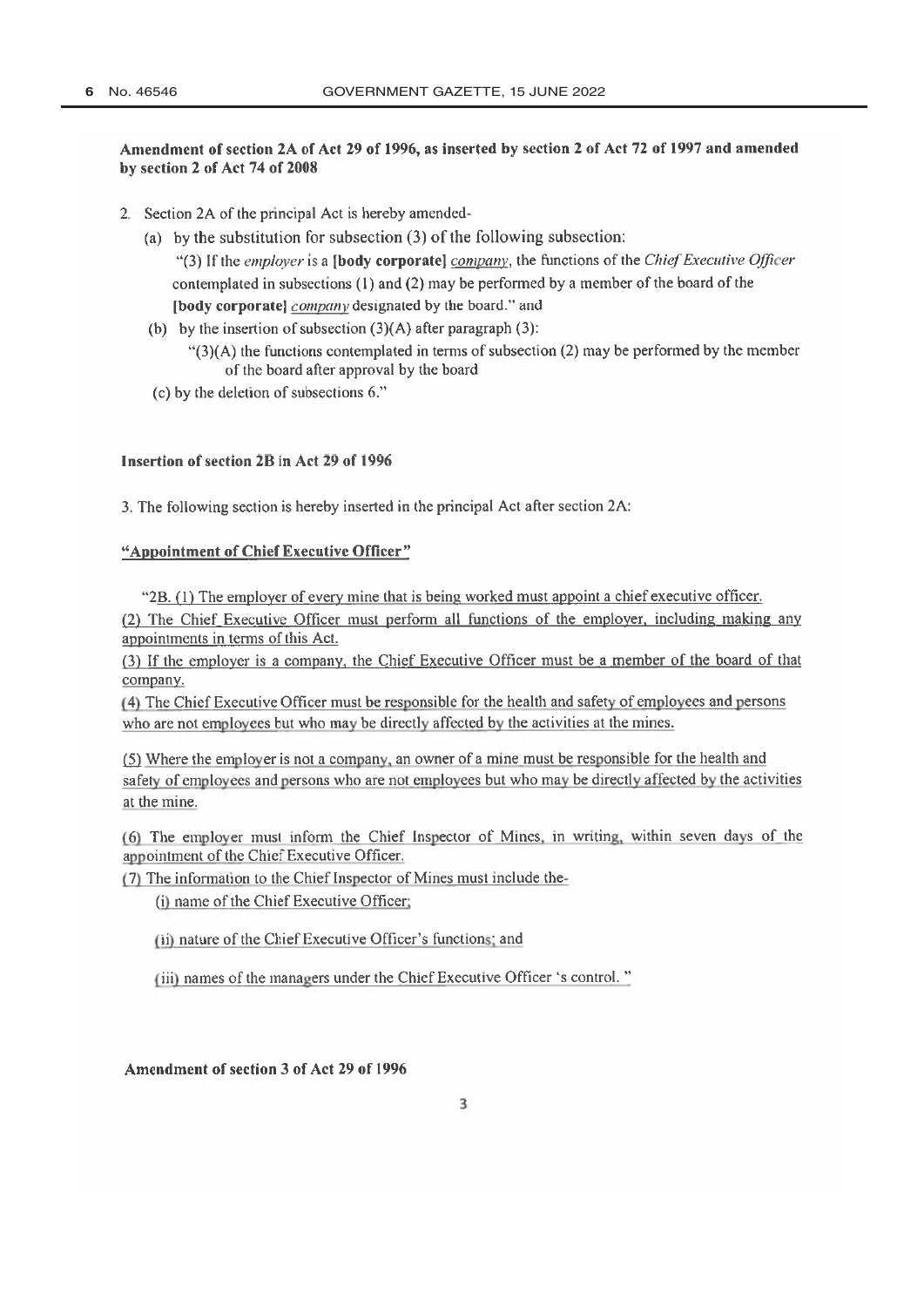Section 3 of the principal Act is hereby amended by deletion of subsection (3)  $4.$ 

## Amendment of section 6 of the Act 29 of 1996, as amended by section 6 of Act 72 of 1997

- Section 6 of the principal Act is hereby amended- $5<sub>1</sub>$ 
	- (a) by the addition in the following subsection:

"(2) Every employer must ensure that suitable, and sufficient quantities of all necessary personal protective equipment are available to enable every employee who is required to use that equipment to be able to [do so] use such equipment effectively for personal protection;" and

(b) by the addition of the following subsection:

"(4) All personal protective equipment supplied in terms of this section must be suitable in terms of -

- (a) size and fit;
- (b) type of workplace hazards;
- $(c)$  purpose,
- (d) nature of work to be undertaken and
- (e) gender.

# Amendment of section 7 of the Act 29 of 1996, as amended by section 7 of Act 72 of 1997

Section 7 of the principal Act is hereby amended by the addition of the following subsection: 6. Where this Act requires the employer or a manager to appoint any person to  $(6)$ perform any functions contemplated in this Act and such appointment is not made, the employer must ensure that the functions of the person who should have been appointed are performed".

# Amendment of section 9 of Act 29 of 1996, as amended by section 7 of Act 72 of 1997

- $7.$ Section 9 is hereby amended by the insertion of subsection 8 after subsection 7:
	- "(8) Every employer must comply with the requirements of the code of practice by such employer, in terms of subsection (2) and (3).

## Amendment of section 10 of the Act 29 of 1996, as amended by section 3 of Act 74 of 2008

8. Section 10 of the principal Act is hereby amended-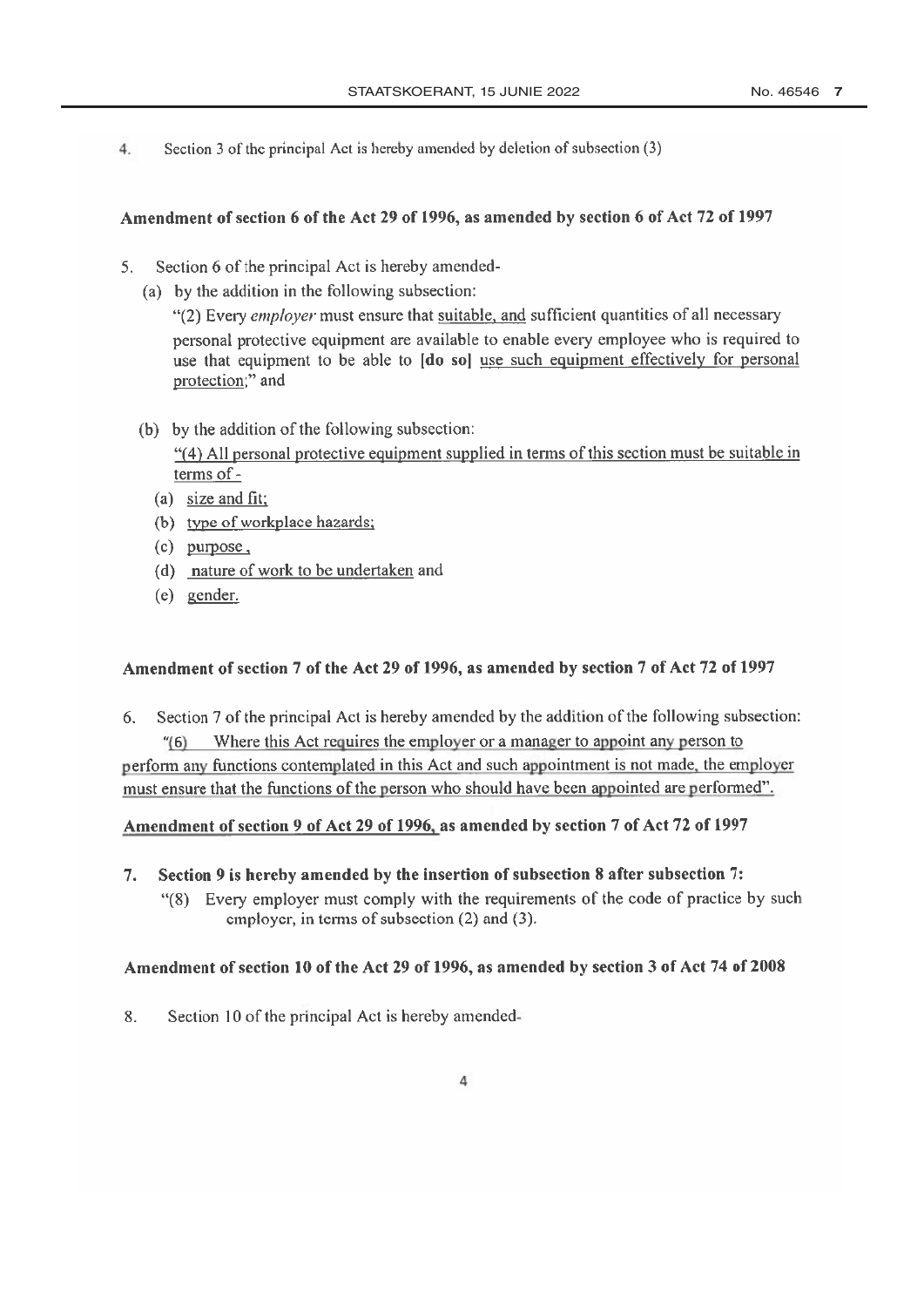by the substitution in subsection  $(1)$  for the words preceding paragraph (a) of the following  $(a)$ words:

"(1) [As far as reasonably practicable] Every employer must-";

by the substitution for subsection (2) for the words preceding paragraph (a) of the following  $(b)$ words:

"[As far as reasonably practicable] Every employer must ensure that every employee is properly trained, the nature of which training must be determined by the employer having regard to the needs of the work to be performed".

 $(c)$ by the substitution for subsection (4) of the following subsection:

> The employer must keep a record of all formal training provided in respect of each  $(4)$ employee in terms of subsection (2) [.] readily available."

#### Amendment of section 11 of the Act 29 of 1996, as amended by section 4 of Act 74 of 2008

Section 11 of the principal Act is hereby amended by the deletion of subsection (5), (5A), 9.  $(5B)$ ,  $(6)$ ,  $(7)$  and  $(8)$ .

#### Insertion of section 11A in Act 29 of 1996

 $10.$ The following section is hereby inserted in the principal Act after section 11:

#### "Investigation by employer

## "11A. (1) Every employer must:

- conduct an investigation into every:  $(a)$ 
	- accident that must be reported in terms of this Act;  $(i)$
	- (ii) serious illness; and
	- (iii) health threatening occurrence.
- (b) commence with an investigation referred to in paragraph (a) within 10 days from the date of such accident, serious illness or health threatening occurrence;
- (c) consult the *health and safety committee* on any investigation in terms of this section;
- (d) conduct the investigation in co-operation with the *health and safety representative* responsible for the working place in which the investigation takes place.
	- On completion of each investigation, the employer must prepare a report that:  $(2)$
- (a) identifies the causes and underlying causes of the accident, *serious illness* or *health threatening* occurrence: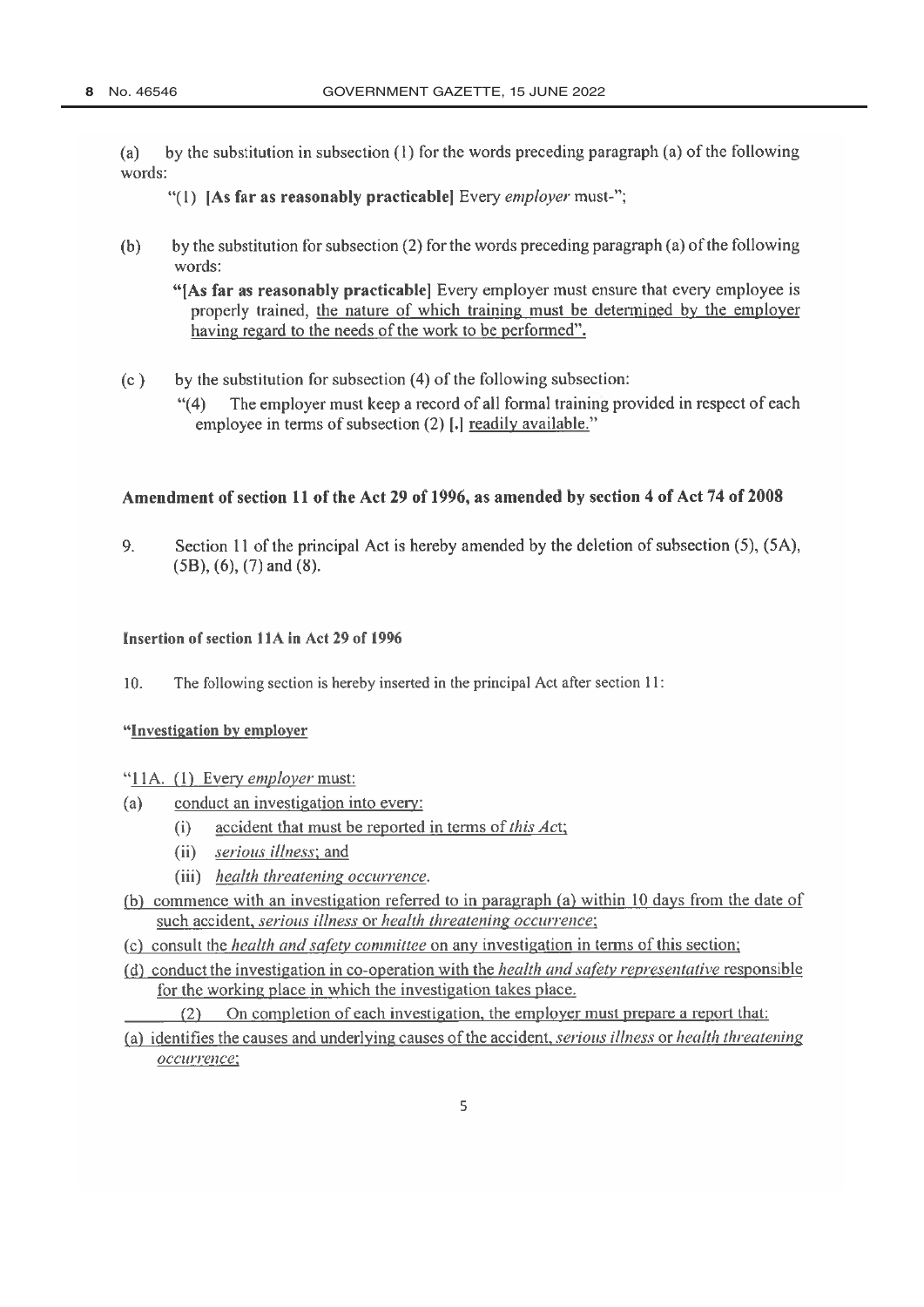- (b) identifies any unsafe conditions, acts or procedures that contributed in any manner to the accident, serious illness or health threatening occurrence;
- (c) makes recommendations to prevent a similar accident, *serious illness* or *health threatening* occurrence:

The employer must deliver a copy of the report referred to in subsection (2) within  $(3)$ 30 days from the start of the investigation of the accident, *serious illness* or *health threatening* occurrence or such longer period as permitted by the Principal Inspector of Mines under subsection  $(5)$ .

(4) If there is no *health and safety committee* the *employer* must deliver a copy report to the *health and safety representative responsible* for the working place that has been investigated.

 $(5)$  An investigation in terms of subsection (1) must be completed within 30 days from the date of the accident, *serious illness* or *health threatening occurrence* being investigated or such longer period as the Principal Inspector of Mines may permit on request of the employer.

(6) The employer must notify the *Principal Inspector of Mines* of any accident or occurrence at a mine that results in-

(a) serious injury:

(b) serious illness; or

(c) death

of any person, in order to allow the *Principal Inspector of Mines* to instruct an *Inspector* to conduct an investigation simultaneously with the *employer* as required in section (1).

 $(7)$  An investigation referred to in subsection  $(1)$  may be held jointly with an investigation conducted by an *Inspector* in terms of section 60.

(8) If there is no *health and safety committee* at a mine, the consultations required in subsection  $(1)(c)$  must be held with-

(a) the health and safety representatives; or

(b) the employees at the mine if there is no health and safety representative at the

mine.

(9) In the event of an incident in which a person died, or was injured to such an extent that he or she is likely to die, or suffered a loss of a limb or part of the limb, no person may without the consent of the *Principal Inspector of Mines* disturb the scene where the incident occurred or remove any article or *substance* involved in the incident. Provided that an article or substance may only be removed for the purposes of-

(a) preventing any further incident:

(b) removing the injured or the dead; or

(c) rescuing any person from danger."

## Amendment of section 12 of the Act 29 of 1996

 $11.$ Section 12 of the principal Act is hereby amended-

by the amending of the heading of the following section:  $(a)$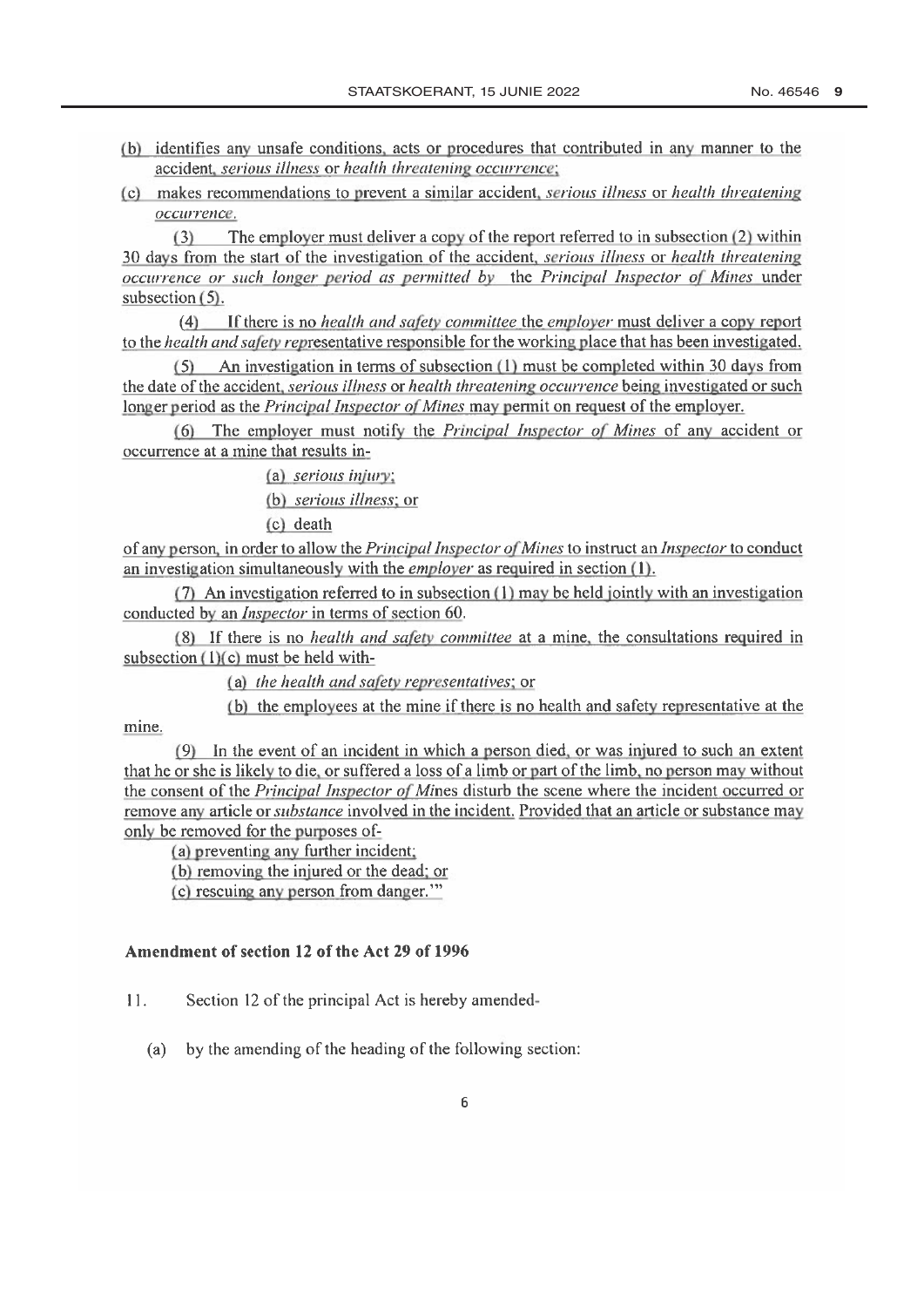# "Employer to conduct provide mine environmental engineering and occupational hygiene [measurements] services"

(b) by the substitution for subsection (1) of the following subsection:

"(1) The employer must **[engage the]** appoint on a part-time or full-time **[services of]** basis, a person [qualified in occupational techniques to measure levels of exposure to hazards at the mine to provide mine environmental engineering and occupational hygiene services at the mine, including but not limited to measuring and assessing levels of exposure to health hazards, recommending and monitoring the effectiveness of control measures, and reporting thereon to the employer".

#### (a) if required to do so by regulation or a notice in the Gazette; or

(b) if after assessing risks in terms of section  $11(1)$ , it is necessary to do so.] and

(c) by the addition of the following subsection:

"(4) The employer must supply the person referred to in subsection (1) with the means to perform his or her functions."

#### Amendment of section 13 of the Act 29 of 1996, as amended by section 13 of Act 74 of 2008

12. Section 13 of the principal Act is hereby amended-

(a) by the substitution in subsection  $(3)$  (a) for the words preceding subparagraph (i) of the following words:

"lengage thel appoint on a part-time or full-time basis [services of]-

- (b) by the addition in subsection  $(3)(a)$  of the following subparagraph:
	- in so far as it is necessary, other Occupational Health Practitioners who are " $(ii)$ registered with Health Professional Council of South Africa, South African Nursing Council or any other relevant professional body and who holds a qualification in occupational health.
- (c) by the substitution in subsection  $(4B)$  paragraphs (b) and (c) of the following paragraph:
	- "(b) his or her [practice] professional registration number; and"
	- (c) whether the occupational medical practitioner is **[engaged]** appointed on a fulltime or part-time basis[.].";
	- (d) by the addition in subsection  $(4B)$  of the following subsection:
		- "(d) the confirmation of registration of the Occupational Medical Practitioner's qualifications with the Health Professional Council of South Africa; and"
	- (e) by the insertion of subsection (4C) after subsection (4B):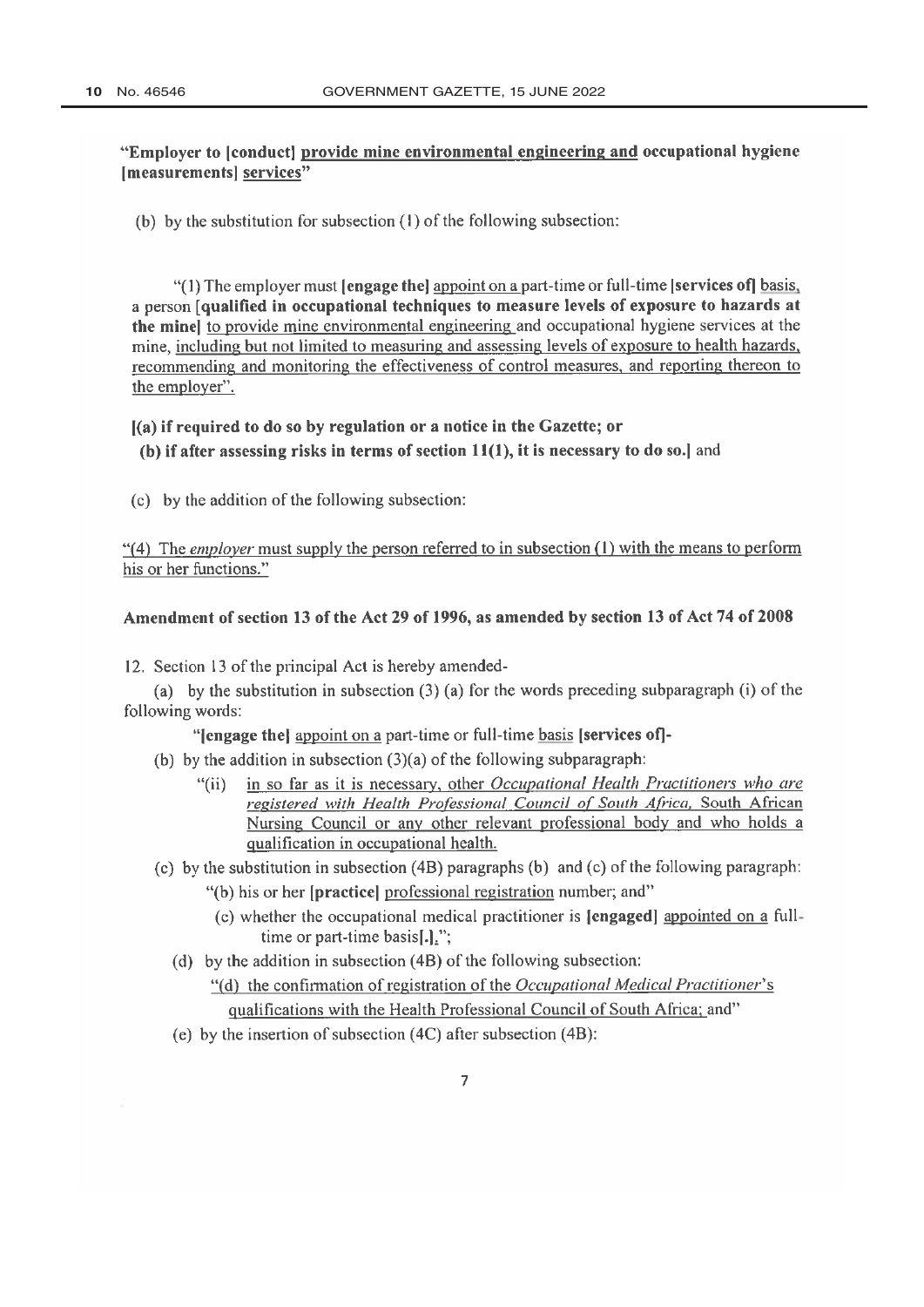"(4C) An employer must ensure that the occupational Medical Practitioner issues a Certificate of fitness for work for every medical examination conducted in terms of subsection  $(2)(c)$ ."

## Insertion of section 13A in Act 29 of 1996

 $13.$ The following section is hereby inserted in the principal Act after section 13:

#### "Findings of unfitness to work"

"13A (1) The Occupational Medical Practitioner must, within seven days of deciding that an employee is unfit to perform any category of work, in writing inform the employee that he or she has been found unfit to perform work and that the employee has the right to appeal against the decision to the Medical Inspector within a period of 30 days of the decision.

(2) The employer must in the prescribed form and manner report to the Medical Inspector any dismissal by the employer of an employee on grounds of unfitness to perform work."

# Amendment of section 17 of Act 29 of 1996

- 14. Section 17 of the principal Act is hereby amended  $-$ 
	- (a) by the addition of the following subsection after paragraph  $(4)(b)$

" $(4)$ (c) within 7 days of producing an exit certificate, in writing inform the employee that the employee has the right to appeal any decision or finding in the exit certificate to the medical inspector within 30 days".

# Amendment of section 20 of Act 29 of 1996, as amended by section 11 of Act 72 of 1997 and section 7 of Act 74 of 2008

- 15. Section 20 of the principal Act is hereby amended
	- by the insertion after subsection (2) of the following subsection:  $(a)$

"(2A) The Medical Inspector must, after receiving an appeal lodged under subsection (1), within 7 days confirm receipt of the appeal and inform the employer of such appeal.":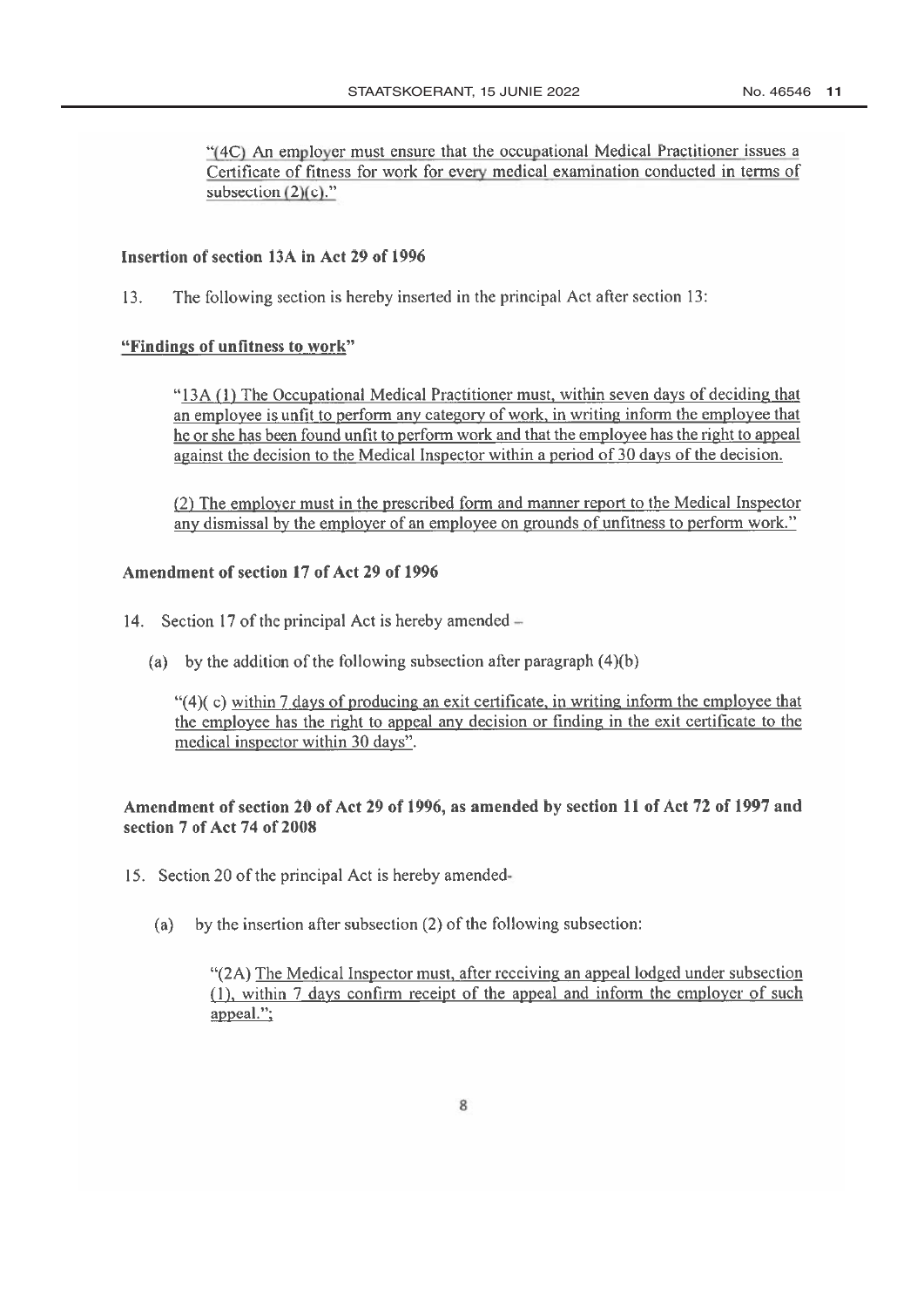(b) by the insertion after subsection 2A of the following subsection:

"(2B) The employer must, within 7 days of receipt of a notification under subsection (2A), provide the medical inspector with the reasons for the decision or finding appealed against."

(c) by the insertion of the following subheading

# "Employer's duty to report dismissal based on unfitness to perform work"

"(2C) The employer must in the prescribed form and manner report to the Medical Inspector any dismissal by the employer of an employee on grounds of unfitness to perform work relating to disability, injury or illness attributable to occupational cause."

(d) by the substitution for subsection  $(4)$  of the following subsection:

The medical practitioner referred to in subsection (3) must report to the Medical  $(4)$ Inspector, who must then consider the appeal and, within 60 days after the lodging of the appeal  $-$ 

- confirm, set aside and vary the decision or finding of the occupational medical  $(a)$ practitioner; or
- substitute any other decision or finding for that decision or finding[.] and notify  $(b)$ the employer and employee who has lodged the appeal of such decision or finding."; and

# Amendment of section 42 of Act 29 of 1996, as amended by section 19 of Act of 1997 and section 11 of Act 74 of 2008

16. section 42 of the principal Act is hereby amended; (a) by the substitution in paragraph  $(1)$  for the following paragraph

"(1) The Council consists of-

(a) five [members] persons representing employers in the mining industry;

(b) five [members] persons representing employees in the mining industry;

(c) **[four members]** five persons representing Departments of the State; and"

Amendment of section 43 of Act 29 of 1996, as amended by section 19 of Act of 1997 and section 11 of Act 74 of 2008

17. Section 43 of the principal Act is hereby amended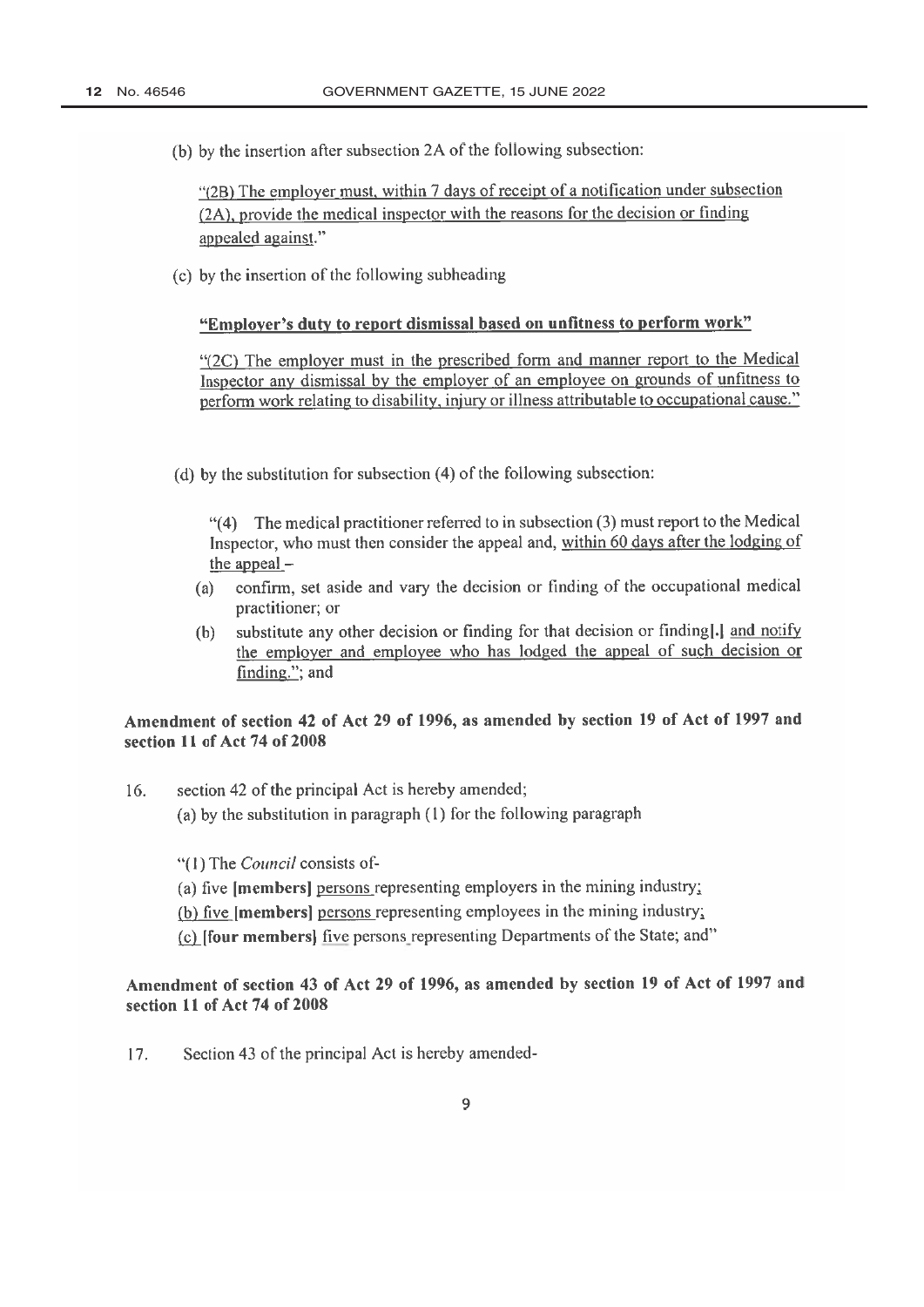(a) by substitution in paragraph (a) for the following paragraph:

"(a) advice the *Minister* on *health* and *safety* at *mines* [, including but not limited to, any legislation on *mine* rehabilitation in so far as it concerns health and safety];

(b) by the insertion, after paragraph (eA) of the following paragraphs:

"(eB) establish and control an administrative fine fund for the fines imposed in terms of section 55B.

(eC) subject to the approval of the *Minister*, use the monies collected in terms of section 55B for the promotion of *health* and *safety* in the mining industry;

(eD) in its annual report, reflect the financial affairs of the fund; and".

# Amendment of section 47 of Act 29 of 1996, as amended by section 13 of Act 74 of 2008.

- 18. Section 47 of the principal Act is hereby amended-
	- (a) by the substitution for subsection  $(1)$  of the following subsection:

 $\frac{4}{1}$  $(a)$  a juristic person to be known as a] The Mine Health and Safety Inspectorate is hereby established.

# [(b) The Public Finance Management Act, 1999 (Act No. 1 of 1999), applies to the Inspectorate.]

(b) by the addition of the following subsections:

"(3) The *Minister* must appoint an *officer* with prescribed qualifications and appropriate experience as Principal Inspector of Mines, for each region contemplated in subsection  $(2)$ "

"(4) The Minister must:

(a) appoint an *officer* with prescribed qualifications and experience as a *Medical* Inspector; and

(b) appoint *officers* with prescribed qualifications and appropriate experience as Inspectors."

"(5) The *Minister* must furnish a prescribed Certificate to the *Medical Inspector* and to each *Inspector* appointed in terms of subsection 4, respectively;

"(6) To further the objectives of this Act the Minister may enter into written agreements with competent persons and authorize such persons to perform any or all the functions of an inspector."

"(7) The *Minister* must furnish a prescribed Certificate to each person authorized under subsection  $(6)$ ."

## Amendment of section 49 of the Act 29 of 1996, as amended by section 14 of Act 74 of 2008

19. Section 49 of the principal Act is hereby amended-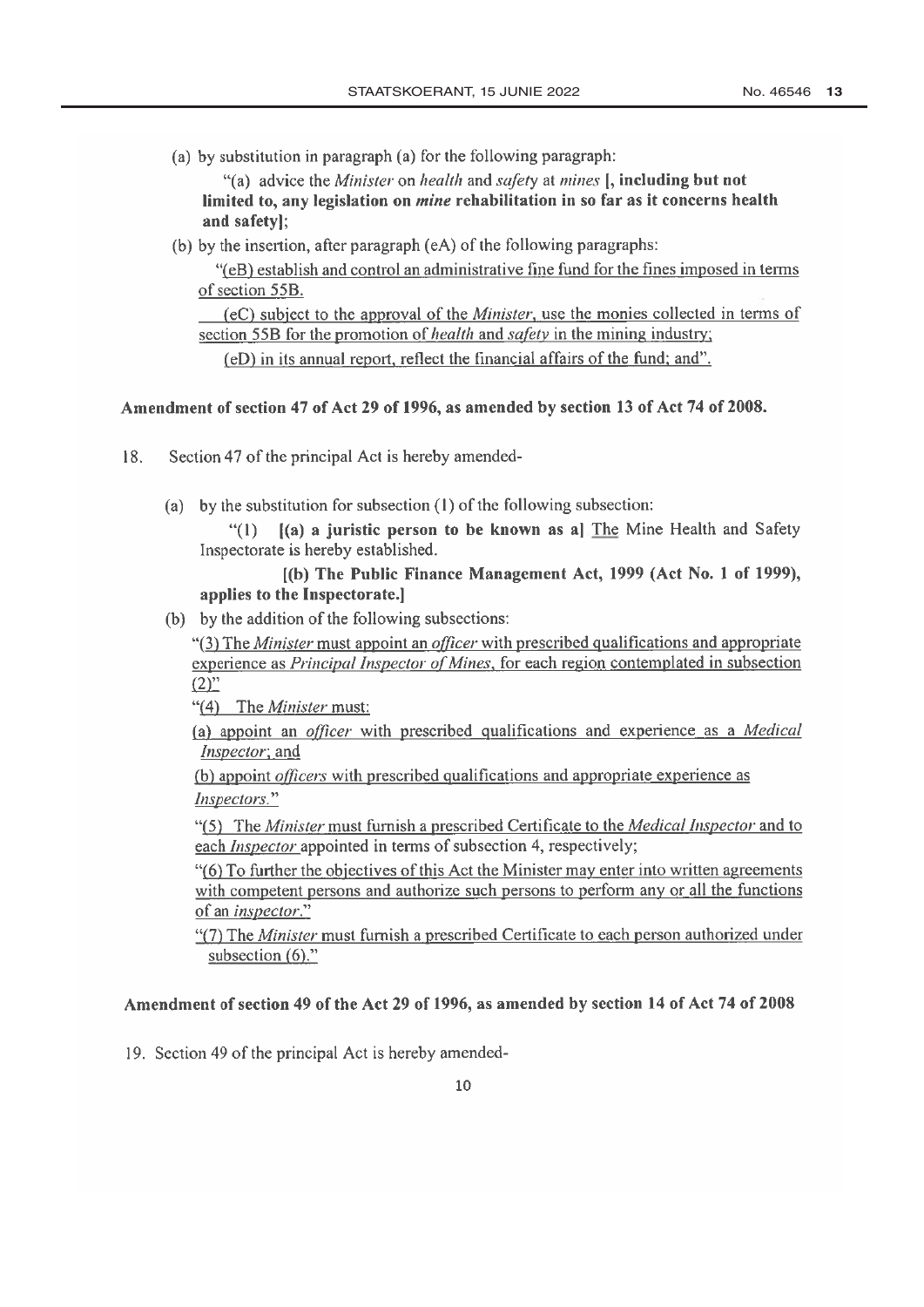- (a) by the deletion in subsection  $(1)$  of paragraphs  $(b)$ ,  $(c)$ , and  $(n)$ ;
- (b) by the deletion of subsections  $(2)$ ,
- (c) by the deletion in subsection (4) of paragraphs (a),(b), (c),  $(f)$ ,(g) (h), (i), (j), (k), (l) and  $(m)$ ,
- (d) the substitution of subsection  $(5)$  for the following subsection
	- "(5) [The Chief Inspector of Mines must furnish a prescribed certificate to each person authorized under subsection (4) (b).] The Chief Inspector of Mines may issue instructions or directives on any matter affecting health and safety of employees at the mines or any persons who are not employees but who may be directly affected by the activities at the mines; and"
- (e) the deletion of subsection  $(6)$ .

### Repeal of sections 49A and 49B of Amendment Act 29 of 1996

20. Sections 49A and 49B of the principal Act 74 of 2008 are hereby repealed.

#### Amendment of Section 50, as amended by section 16 of the Act 74 of 2008

21. Section 50 of the principal Act is hereby amended by substituting subsection (7A) with the following:

"(7A) An inspector may, in order to collect or secure evidence for purposes of an investigation in terms of section 60 or an inquiry in terms of section 65-

- impose a prohibition on the functioning of any site at a mine where- $(a)$ 
	- $(i)$ a person has died;
	- $(ii)$ a serious injury or serious illness to a person has occurred; or
	- (iii) a health threatening occurrence has occurred; and

 $(b)$ block, bar, barricade or cordon off the site in such a manner as the inspector may deem necessary."

"7B) An inspector may-

- (a) impose the prohibition contemplated in subsection  $(7A)$  orally or in writing:
- (b) revoke the prohibition if the inspector has reason to believe that-
	- (i) the necessary evidence has been collected or secured; and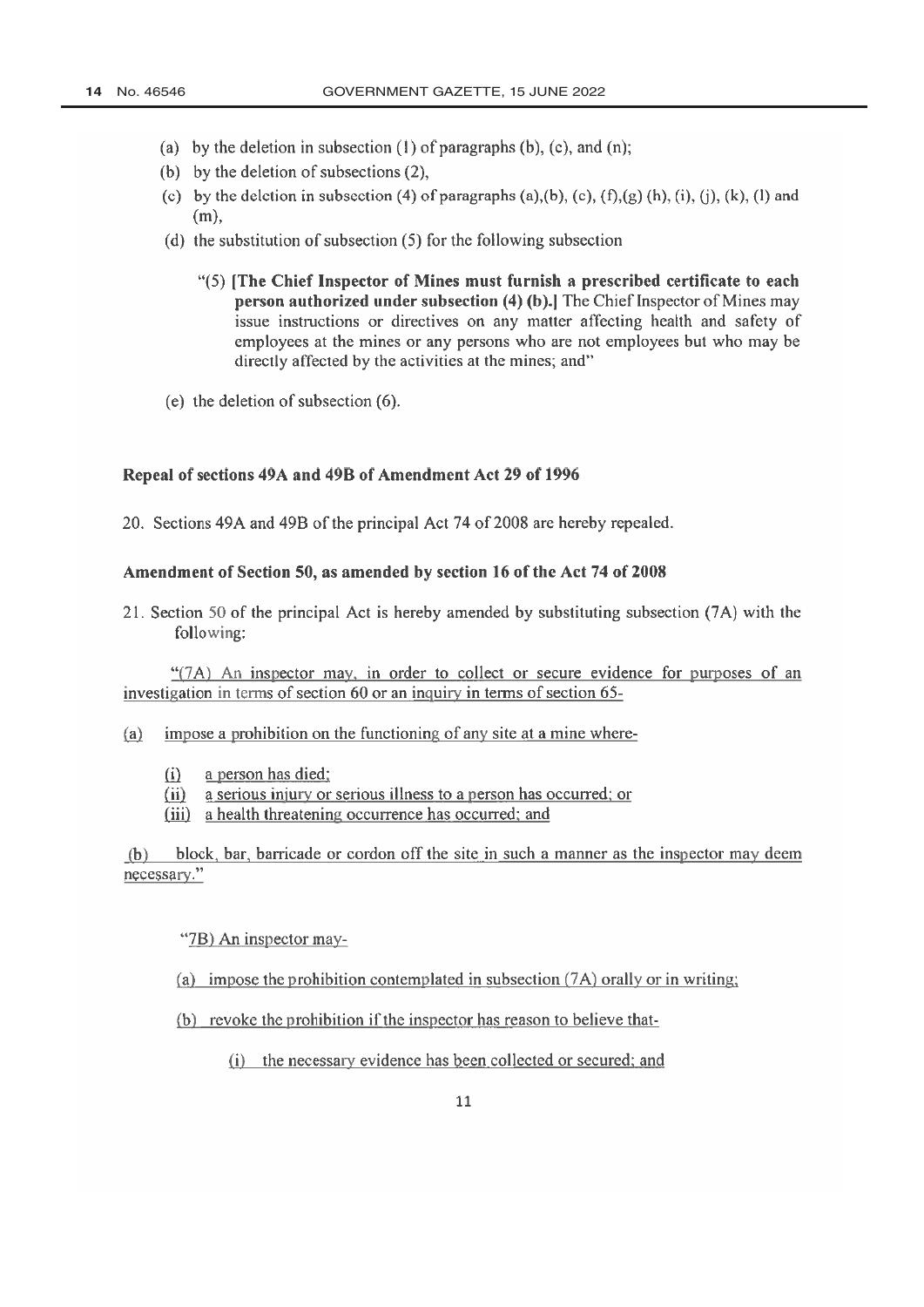(ii) the investigation or inquiry will not be jeopardized by the further functioning of the site"

"7C) If the prohibition is issued orally, the inspector must confirm it in writing and give it to a person contemplated in section  $54(2)$  at the earliest opportunity".

## Amendment of section 54 of Act 29 of 1996, as amended by section 23 of Act 72 of 1997 and section 17 of Act 74 of 2008

- 22. Section 54 of the principal Act is hereby amended
	- by the substitution in subsection (1) of the following subsection:  $(a)$ 
		- "(1) If an *Inspector* **[has reason to believe]** observes that any occurrence, practice or condition at a mine, endangers or may endanger the health or safety of any person at the mine, the Inspector may give any instruction necessary to protect the health or safety of any persons at the mine, including but not limited to:
	- (b) by the substitution in subsection  $(5)$  and  $(6)$  of the following subsections respectively:
		- $``(5)$ Any instruction issued under subsection (1) (a) must either be confirmed, varied or set aside by the [Chief Inspector of Mines] Principal Inspector of Mines as soon as practicable.
		- "(6) Any instruction issued under subsection  $(1)(a)$  is effective from the time fixed by the *Inspector* and remains in force until set aside by the *Chief Inspector of* Mines] Principal Inspector of Mines or until the Inspector's instructions have been complied with."

### Insertion section 55C in Act 29 of 1996

23. The following section is hereby inserted in the principal Act after section 55 B:

#### "Payment of fines

55C. (1) Payment of fines imposed in terms of section 55B must be paid to the administrative fund established by the Council in terms of section 43(eB)."

## Amendment of section 57 of Act 29 of 1996, as amended by sections 27 and 28 of Act 72 of 1997 and sections 21 and 22 of Act 74 of 2008

24. Section 57 of the principal Act is hereby amended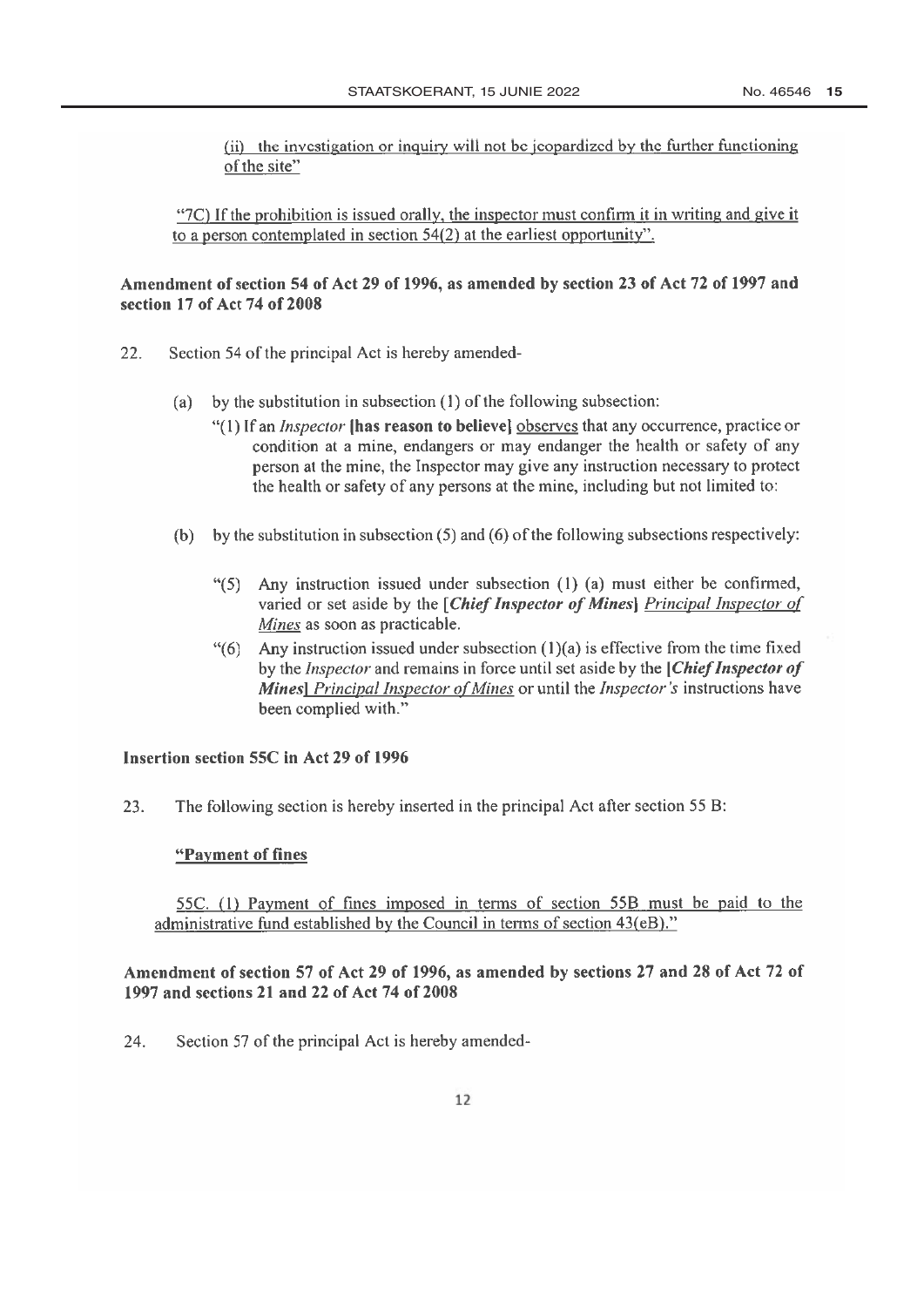$(a)$ by substitution for subsection (1) of the following subsection:

> $\frac{1}{2}$ Any person adversely affected by a decision of an *Inspector* or a decision of the Principal Inspector of Mines, except a decision contemplated in section 55B, may appeal that decision to the Chief Inspector of Mines."; and

 $(b)$ by the addition of the following subsection:

> "(4) No person may apply to the Labour Court for the review of an administrative decision, except a decision contemplated in section 55B, until that person has exhausted the appeal process contemplated in this section."

## Amendment of section 59 of Act 29 of 1996, as amended by section 29 of Act 72 of 1997

- $25.$ Section 59 of the principal Act is hereby amended-
	- (a) by the substitution in subsection  $(1)$  of the following subsection:
		- "(1) An appeal against a decision under either section 57, [57A] or 58 does not suspend the decision."
	- (b) by the substitution in subsection (2) of the following subsection:
		- $\lq(2)$  Despite subsection (1)-
		- an appeal in terms of section [57A or 58] 58 against a decision to impose the  $(a)$ fine suspends the obligation to pay the fine, pending the outcome of the appeal; and
		- the Labour Court may suspend the operation of the decision, of the Chief  $(b)$ *Inspector of Mines*, pending the **[determination of the matter]** outcome of the appeal, if there are any reasonable grounds for doing so."

#### Amendment of section 72 of Act 29 of 1996 as amended by section 38 of Act 72 of 1997

26. section 72 of the principal Act is hereby amended-

(a) by the substitution of subsection 3 for the following subsection:

"(3) The Chief Inspector of Mines may submit a copy of the report to the appropriate [Attorney-General] Deputy Director of Public Prosecutions."

# Amendment of section 75 of Act 29 of 1996

- 27. Section 75 of the principal Act is hereby amended-
	- (a) by the substitution for subsection  $(1)$  of the following subsection: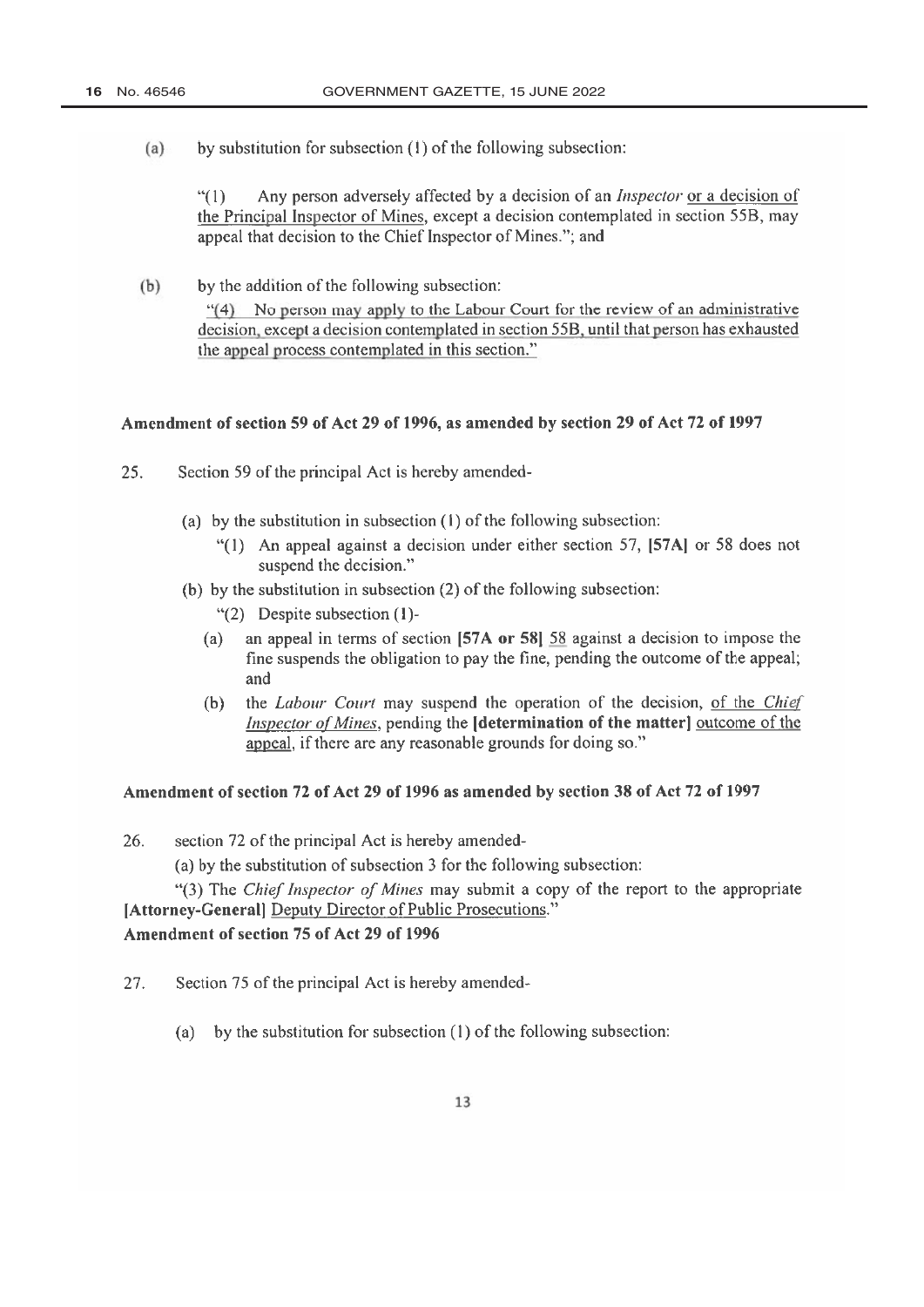For any reason relating to health and safety, the Minister may, by notice in the  $(1)$ Gazette, [may] prohibit or restrict any work or any exposure of a person to a substance or an environmental condition,  $\int$ , if  $\left[-\right]$ 

(a)] the Minister has consulted the Council on the prohibition or restriction. [; and (b) unless the Minister believes that the public interest requires the notice to be published immediately, the Minister has:

(i) published a draft of the proposed notice at least three months previously; (ii) at that time invited interested persons to submit comments and representations concerning the proposed notice within a specified period.]"

#### Amendment of section 76 of Act 29 of 1996, as amended by section 25 of Act 74 of 2008

28. Section 76 of the principal Act is hereby amended-

(a) by the substitution of subsection  $(1)$  for the following paragraph:

- "(1) The Minister may, by notice in the Gazette, [may] declare that an environmental condition or a substance present at a mine is a health hazard to employees who are or may be exposed to that condition or substance  $[\cdot]$  If  $[\cdot, -(\mathbf{a})]$  the Minister has consulted the Council on the issuing of the declaration. [; and"
- (b) Unless the Minister believes that the public interest requires the notice to be published immediately, the Minister has:

(i) published a draft of the proposed notice at least three months previously; and

(ii) at that time invited interested persons to submit comments and representations concerning the proposed notice within a specified period.]"

(b) By the deletion of subsection 3:

"[(3) The Minister may enter any mine at any time only for the purposes of health hazards]"

#### Amendment of section 80 of Act 29 of 1996

29. The following section is hereby inserted in the principal Act after section 80: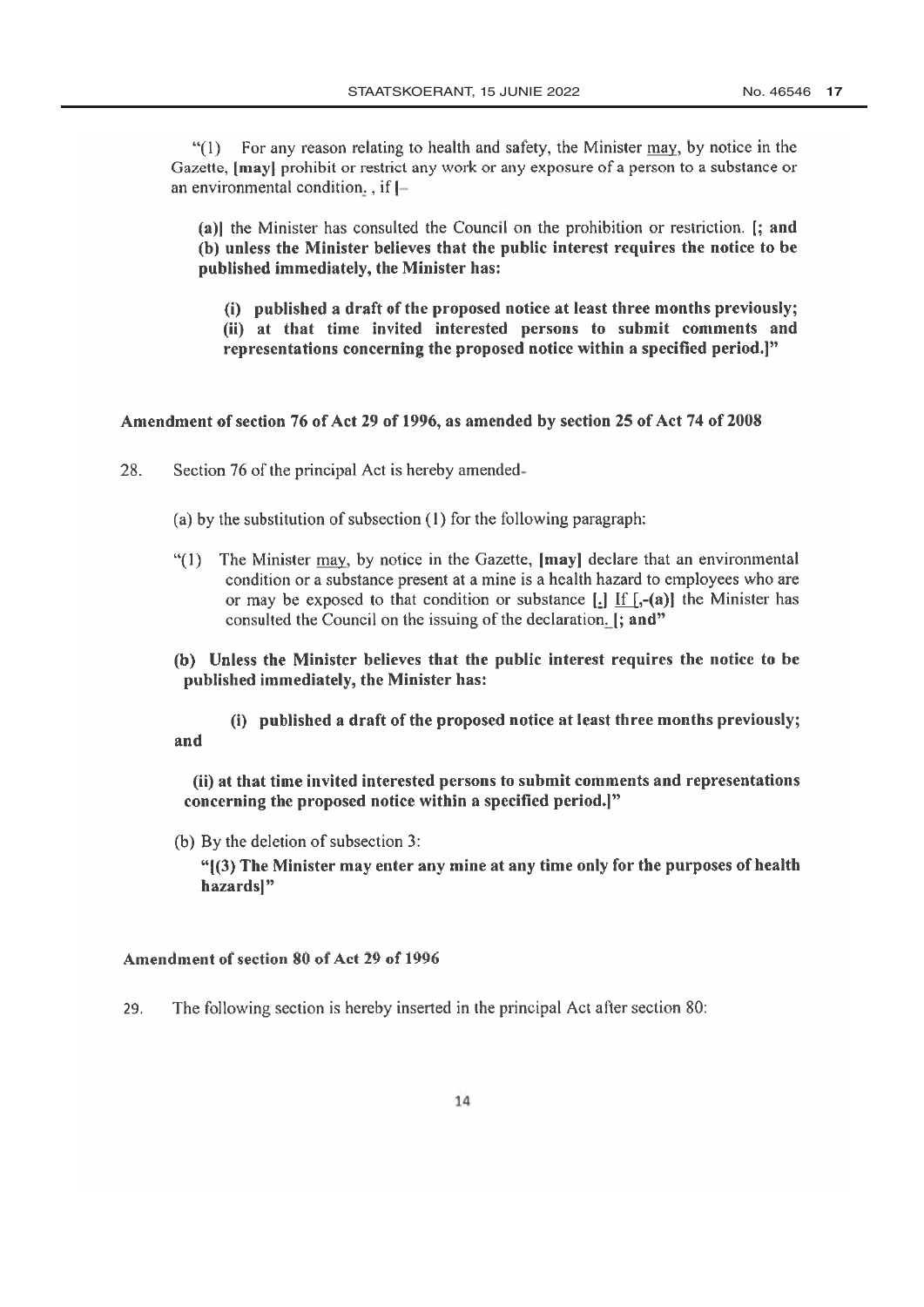"80A (1) The Minister may act in terms of this Chapter 6, without consulting the Council where required to do so, if the delay caused by the consultation would be detrimental to the public interest.

(2) If the Minister acts in terms of subsection (1), the Minister must within 30 days thereafter inform the Council of the reasons for doing so".

#### Amendment of section 85 of Act 29 of 1996

30. section 85 of the principal Act is hereby mended

(a) by the substitution of the heading for the following:

#### "Juvenile employment in [underground] mines prohibited"

(b) By the substitution of subsections  $(1)(2)(3)$  for the following paragraphs:

"(1) No person may cause or permit [an employee] any person under the age of 18 years to work [underground] at a mine.

(2) No [employee] person under the age of 18 years may work [underground] at a mine.

 $(3)$  Despite subsections  $(1)$  and  $(2)$ , [an employee] any person under the age of 18 years but over the age of 16 years may work [underground] at a mine as part of vocational education or training.

#### Amendment of Section 86 of Act 29 of 1996, as amended by section 26 of the Act 74 of 2008

31. The following section is hereby inserted in the principal Act after section 86:

"86A (1) An employer commits an offence if the employer contravenes or fails to comply with a duty in terms of Chapter 2 of this Act which results in -

- a) a person's death; or
- b) serious injury or illness to a person.

(2) If a chief executive officer, manager, agent or employee of the employer commits an offence by performing or omitting to perform an act and such performance or omission would have constituted an offence had it been done by the employer, that employer is equally committing an offence if the act or omission fell within the scope of the authority or employment of the chief executive officer, manager, agent or employee concerned and the employer-

(a) connived with or permitted the act or omission by the chief executive officer, manager, agent or employee concerned; or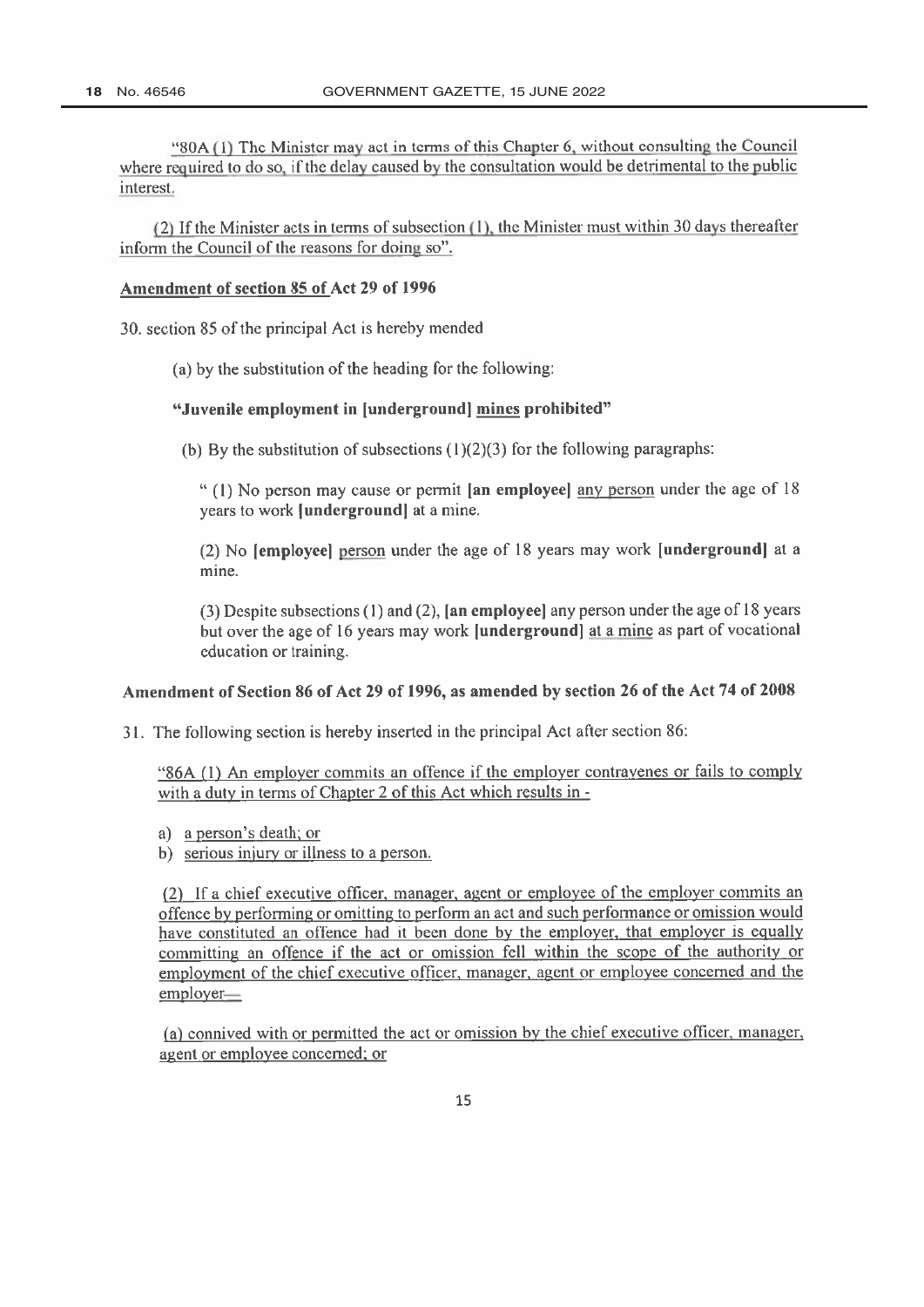(b) did not take all reasonable steps to prevent the act or omission.

(3) For the purposes of subsection (2) the fact that the employer issued instructions prohibiting the act or omission is not in itself sufficient proof that all reasonable steps were taken to prevent the act or omission

(4) For the purposes of subsection  $(1)$  —

(a) the fact that the employer issued instructions prohibiting the act or omission is not in itself sufficient proof that all reasonable steps were taken to prevent the act or omission;

(b) it is not a defense that the death of a person, injury or illness was caused by the act or omission of an employee of the employer if the act or omission fell within the scope of the authority or employment of the employee."

## Amendment of section 92 of Act 29 of 1996, as amended by section 38 of Act 72 of 1997 and section 28 of Act 74 of 2008

32. Section 92 of the principal Act is hereby amended by the substitution of subsections  $(1)(2)(3)(4)(5)$  of the following subsection:

" $(1)$  Any person convicted of an offence in terms of section 87, may be sentenced to a fine or to imprisonment to be determined by the court.

(2) Any person convicted of an offence in terms of section 90 (a) or (b) (i), may be sentenced to the penalty applicable to a similar offence in a magistrate's court.

(3) Any person convicted of an offence in terms of section 90 (c) (ii), may be sentenced to any penalty that may be imposed in law for perjury.

(4) Any person convicted of an offence in terms of this Act for which no penalty is otherwise expressly determined, may be sentenced to a fine or to imprisonment for a period not exceeding six months.

(5) Any person convicted of an offence in terms of any section mentioned in Column 1 of Table 1 of Schedule 8 may be sentenced to a fine or to imprisonment for a period not exceeding the period mentioned in Column 2 of that Table opposite the number of that section.]"

"(1) Any employer or company convicted of an offence in terms of any section of this Act may be sentenced to a fine not exceeding 10% of the employer's annual turnover in the preceding financial year as reflected in the last available financial statements, in the Republic, and the employer's exports from the Republic, whichever is greater or to imprisonment determined by a competent court."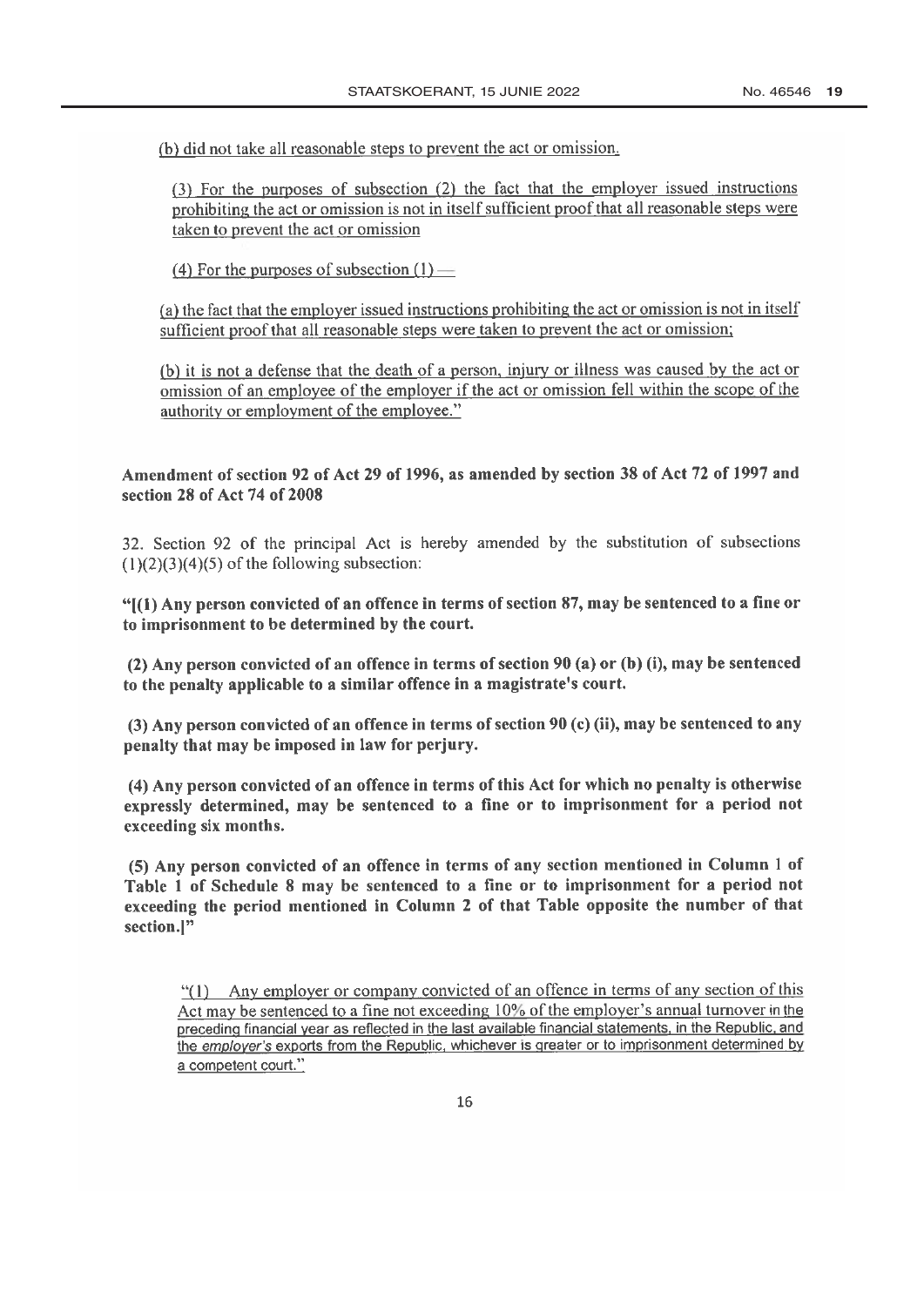#### Amendment of section 93 of Act 29 of 1996

- 33. Section 93 of the principal Act is hereby amended-
	- (a) by the substitution of the heading for the following:

## "A [Magistrate's] competent Court has jurisdiction to impose penalties"

(b) by the substitution of the section for the following:

"Despite anything to the contrary contained in any other law, a magistrate's competent court has jurisdiction to impose any penalty provided for in this Act."

#### Amendment of section 96 of Act 29 of 1996, as amended by section 39 of Act 72 of 1997

34. Section 96 of the principal Act is hereby amended-

(a) by the substitution for subsection  $(1)$ ,  $(2)$ ,  $(3)$  and  $(4)$  of the following subsections, respectively:

"(1) The *Minister* may delegate any power conferred upon the *Minister* by or under this Act, except the power of making regulations to the Director General or Chief Inspector of Mines".

"(2) The Director General or the Chief Inspector of Mines may delegate any power or assign the performance of any duty conferred upon the *Director General* or *Chief* Inspector of Mines by or under this Act or any other law, to-

- (a) any *Inspector*;
- (b) any other person with appropriate knowledge and experience who is under the control of the Director General or the Chief Inspector of Mines; or
- (c) Jany other person, after consulting the Council.]

(3) A delegation or assignment under subsection (1) or (2) must be in writing, and may be subject to any conditions or restrictions determined by the Minister, Director General or Chief Inspector of Mines, as the case may be.

(4) A delegation under subsection (1) or (2) does not prevent the exercise of that power by the Minister, Director General or Chief Inspector of Mines, as the case may be."

(b) by the addition of the following subsection:

"(5) The Minister, Director General or Chief Inspector of Mines may at any time:

(a) withdraw a delegation or assignment made in terms of subsection  $(1)$  or  $(2)$ , as the case maybe; and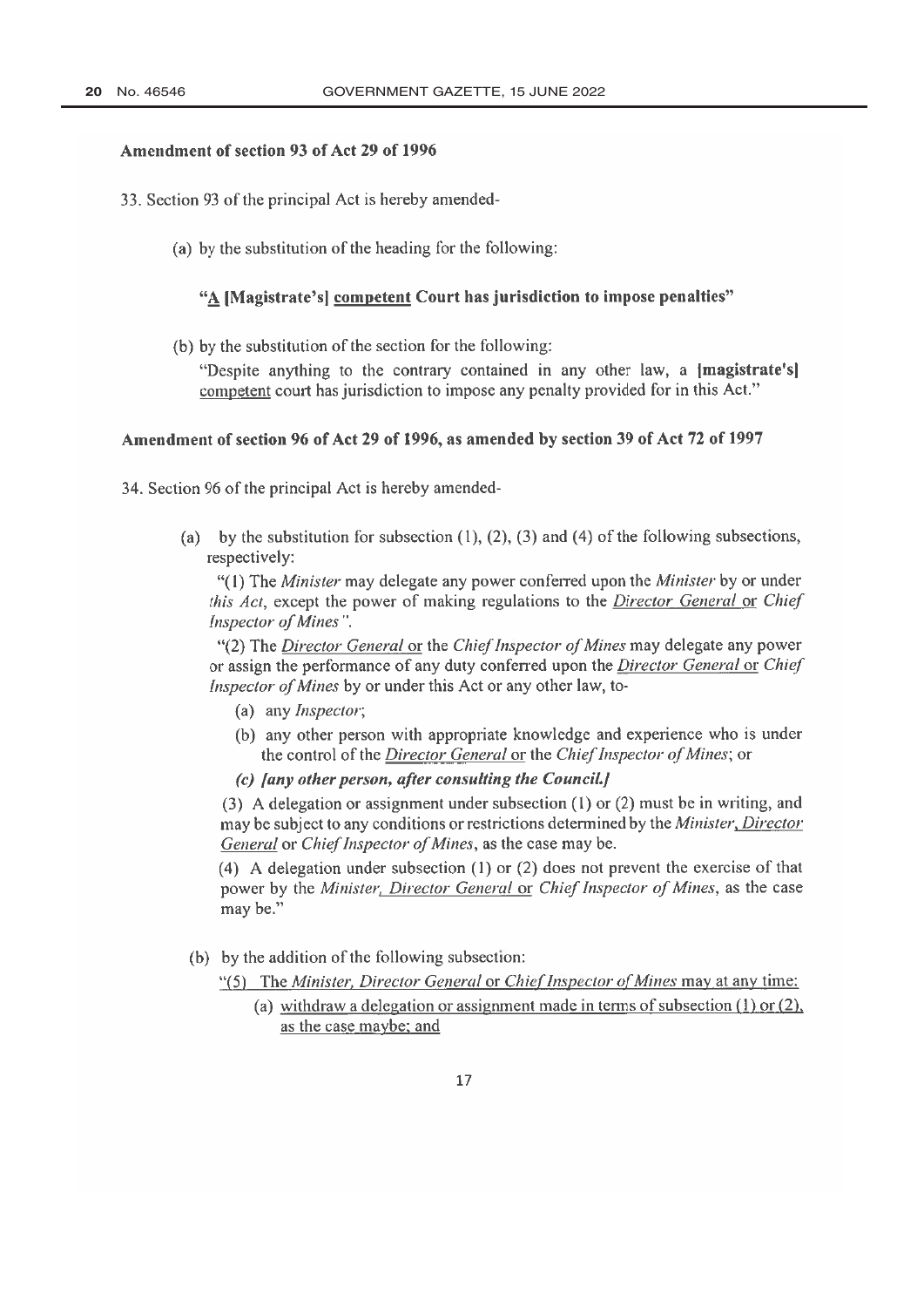(b) withdraw or amend any decision made by a person exercising a power or performing a duty delegated or assigned in terms of subsection  $(1)$  or  $(2)$ , as the case may be."

#### Amendment of section 98 of the principal Act

35. Amend section 98(1) by adding the following paragraph after paragraph  $(1)(ZP)$  as follows

 $\lq(1)(ZO)$  the form and manner of reporting to the medical inspector on dismissals contemplated in section 20A".

## Amendment of section 102 of Act 29 of 1996, as amended by section 43 of Act 72 of 1997, section 110 of Act 28 of 2002 and section 30 of Act 74 of 2008.

- 36. Section 102 of the principal Act is hereby amended
	- by the insertion after the definition " 'biological monitoring" of the following  $(a)$ definition: "board' means a board of directors of a company as defined in the Companies Act, No. 71 of 2008;"
	- (b) by the insertion after the definition ".'Commission" of the following definition: "Company" means a company as defined in the Companies Act, No. 71 of 2008"
	- (c) by the substitution for the definition of "**Department**" of the following definition: " 'Department' means the Department [of Minerals and Energy] responsible for mineral resources;";
	- (d) by the insertion after the definition of "Department" of the following definition: " 'Director General" means the Director General of the Department;";
	- by the substitution for the definition of "*employee*" of the following definition:  $(e)$ " 'employee' means any person who is employed [or] by the employer or owner of a mine and who is working at a mine;";
	- by the insertion after the definition "engine" of the following definition:  $(f)$ "'formal training' means any relevant training contemplated in section 10(2), which must be properly structured, documented and assessed;"
	- $(g)$  by the substitution for the definition of "inspector" of the following definition:
		- " Inspector' means an *officer* appointed in terms of section  $[49(1)(c)]$   $47(4)(b)$  [a Medical Inspector and any Principal Inspector of Mines];"
	- (h) by the substitution for the definition of "Medical Inspector" of the following definition:

" Medical Inspector' means an officer appointed in terms of section  $[49(1)(b)]$  $47(4)(a)$ ;";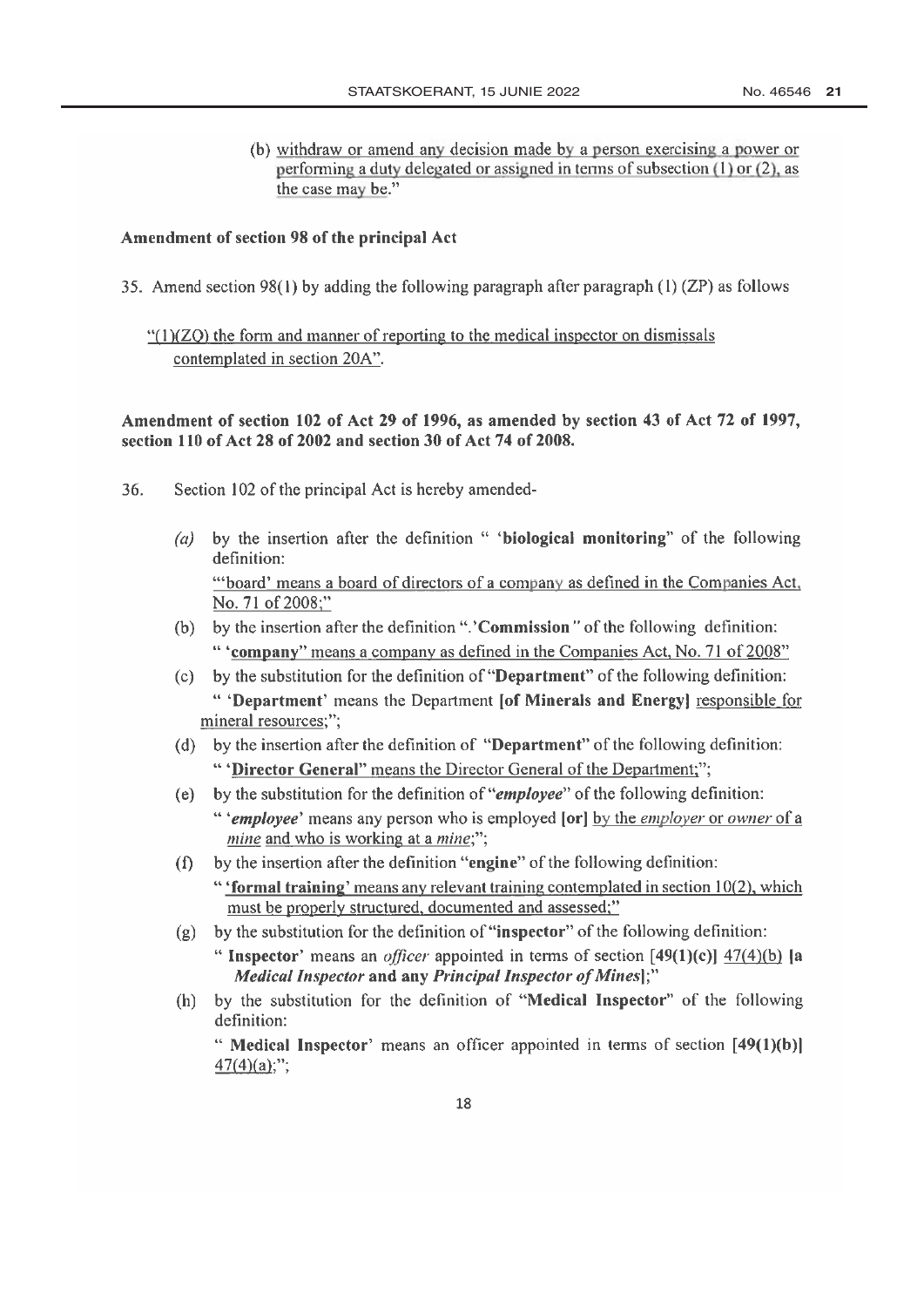$(i)$  by the substitution for the definition of "mining area" of the following definition:

"mining area' means -

- (a) the area comprising the subject of any prospecting right, retention permit, mining right, mining permit, exploration right or production right issued or granted under the Mineral and Petroleum Resources Development Act;
- (b) any land adjacent or non-adjacent to an area referred to in paragraph (a) on which mining related operations or operations incidental to mining are being undertaken by, on behalf of, or under the authorization of, the owner; but excluding operations where the mineral is used in a manufacturing or beneficiation process;
- (c) any area connected to an area referred to in paragraph (a) or (b) by means of any road, railway line, power line, pipeline, cable way or conveyor belt, which area -
	- (i) is under the control of the holder of any prospecting right, retention permit, mining right, mining permit, exploration right or production right issued under the Mineral and Petroleum Resources Development Act; and

(ii) such holder is entitled to use in connection with the operations performed or to be performed under such right or permit;

- (d) the land on which such road, railway line, power line, pipeline, cableway or conveyor belt is located; and
- (e) The buildings, structures, machinery, residue deposits, residue stockpiles or objects situated on or in such area or land contemplated in paragraphs (a) and (b) above.
- by the substitution for the definition of "Minister" of the following definition:  $(i)$ " Minister' means the Minister of [Minerals and Energy] the Department responsible for mineral resources;"
- $(k)$  by the insertion after the definition "occupational health" of the following definition: " Occupational Health Practitioner' means a person who holds a qualification in *occupational health* recognized by the South African Nursing Council"
- $(1)$ by the substitution and addition for the definition of "Owner" of the following definition:

" 'Owner'- means  $-$ 

(a) in relation to a mine  $-$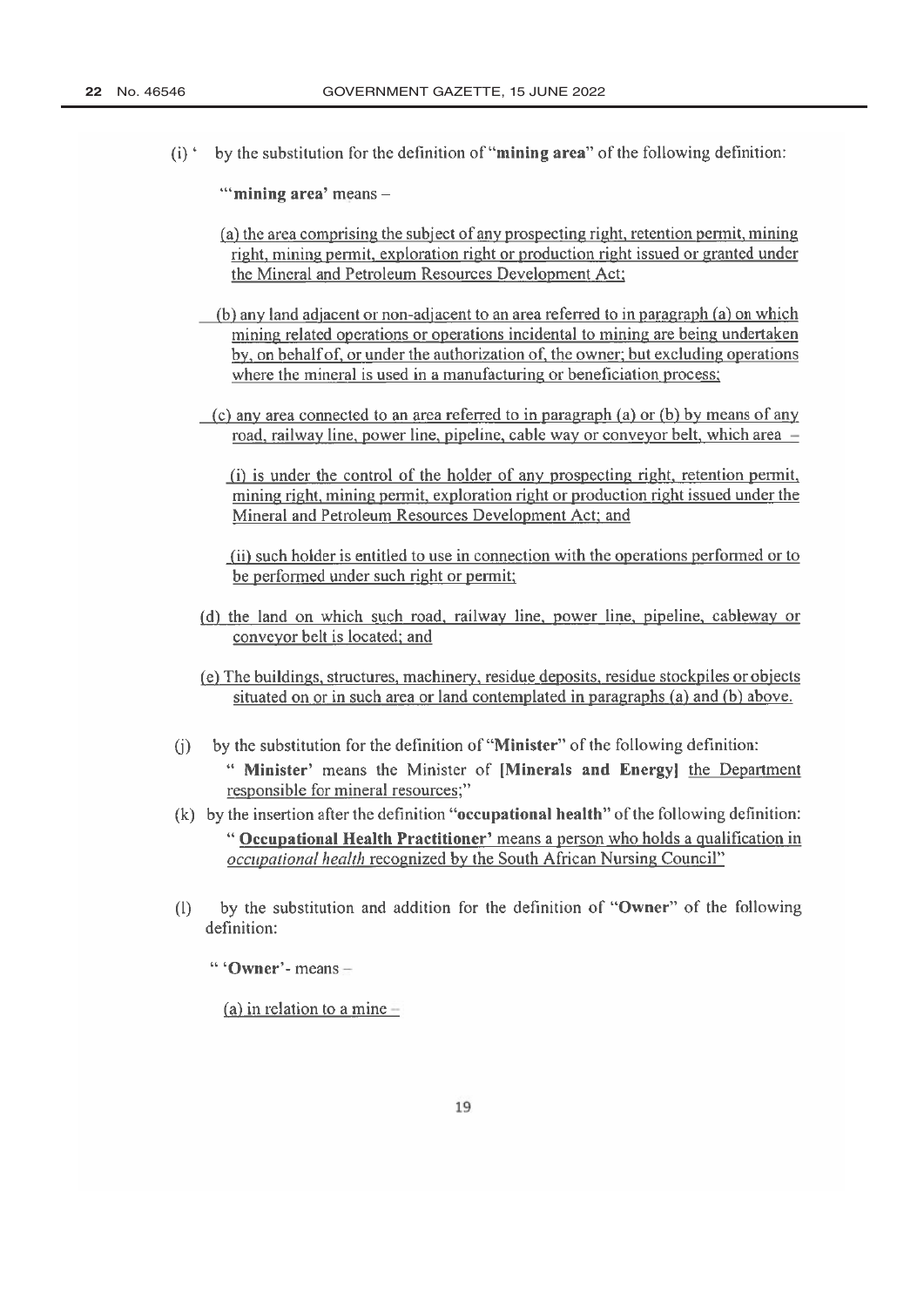(i) the holder of any prospecting right, retention permit, mining right, mining permit, exploration right or production right issued under the Mineral and Petroleum Resources Development Act;

(ii) if a right or permit referred to in subparagraph (i) does not exist, the person by whom or for whom the activities contemplated in paragraph (b) of the definition of 'mine' are undertaken, but excluding an independent contractor; or

(iii) if neither subparagraph (i) or (ii) is applicable, the last person who worked the mine or, where such last person no longer exists, that person's successor in title; and

(b) in relation to a works, the person who is undertaking the activities contemplated in the definition of 'works', but excluding an independent contractor.

(m) by the substitution for the definition of "Principal Inspector of Mines" of the following definition:

" Principal Inspector of Mines' means an officer appointed by the *Chief Inspector* of Mines] Minister to be in charge of health and safety in any region established in terms of section  $47(2)$ ;"

- (n) by the deletion of the definition of "Public Finance Management Act"
- (o) by the insertion after the definition of "serious illness" of the following definition: "South African Nursing Council' means the South African Nursing Council referred to in section 2 of the Nursing Act, 2005 (Act No.33 of 2005);".

## Amendment of Schedule 4 to Act 29 of 1996, as amended by section 46 of Act 72 of 1997 and amended by section 32 of Act 74 of 2008

- Schedule 4 to the principal Act is hereby amended by:  $37.$ 
	- (a) the deletion of item 7; and
	- (b) replacing all references to the "Mineral and Petroleum Resources Development Act" with references to the "Minerals Act."

## Amendment of Item 1 of Schedule 6 to Act 29 of 1996

Item 1 of Schedule 6 to the principal Act is hereby amended by the substitution for sub item 38. (1) of the following sub-item: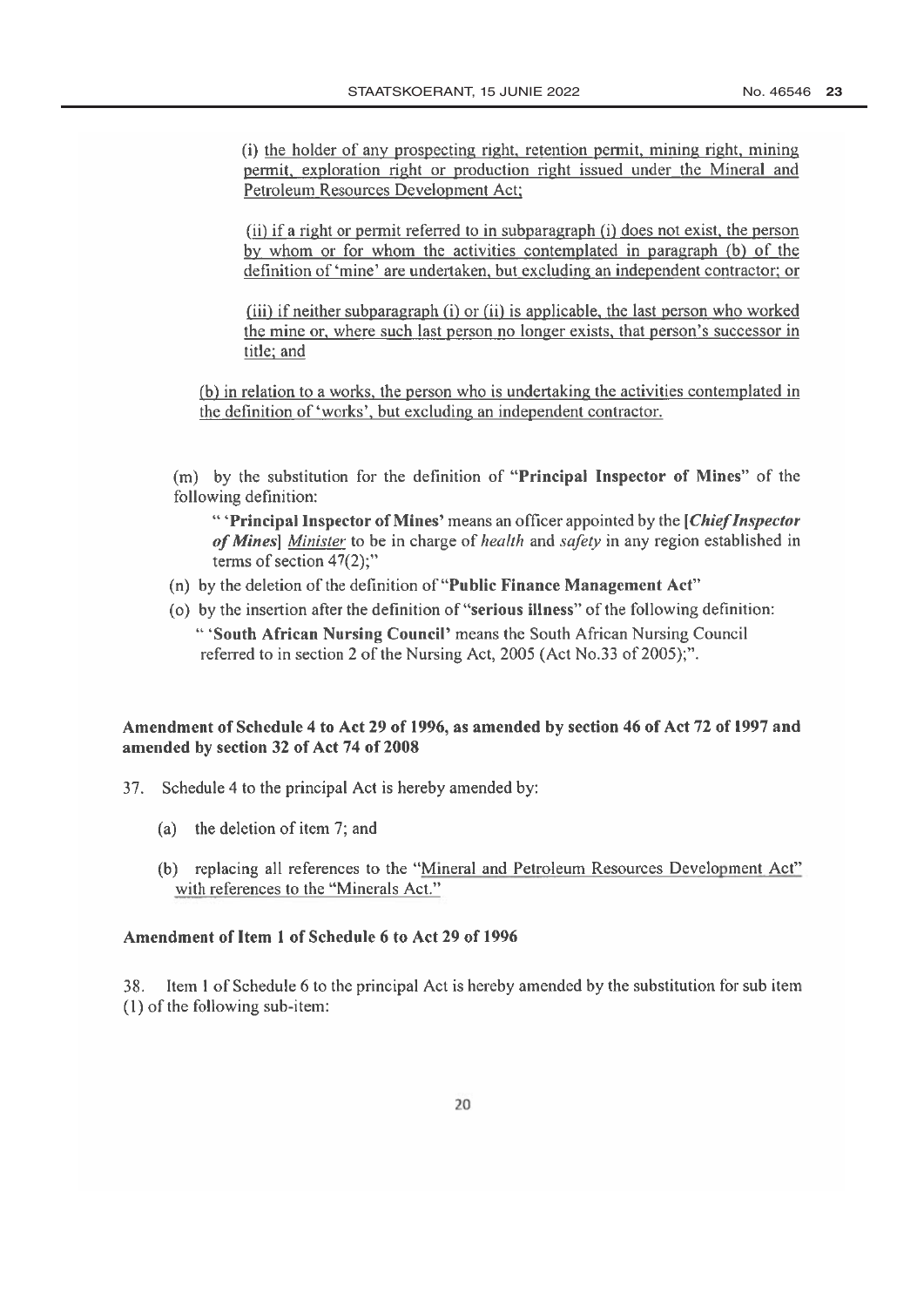The Council and the committees of the Council, the Mining Regulatory  $``(1)$ Advisory Committee, the Mining Occupational Health Advisory Committee and the Safety and Health Research Advisory Committee are established by section 41(1) and (2) of this  $Act."$ .

#### Amendment of Item 5 of Schedule 6 to Act 29 of 1996

39. Item 5 of Schedule 6 to the principal Act is hereby amended –

 $(a)$ by the substitution in subitem (3) for the words preceding paragraph (a) of the following words:

"The Safety and Health in Mines Research Advisory Committee must advise the Council on  $-$ "; and

 $(b)$ by the substitution in subitem (4) for the words preceding paragraph (a) of the following words:

"The Safety and Health in Mines Research Advisory Committee must prepare the programme for relevant health and safety research for the Council to consider. The programme must include-".

#### Amendment of Schedule 8 to Act 29 of 1996, as inserted by section 33 of Act 74 of 2008

Schedule 8 to the principal Act is hereby deleted 40.

#### Short title and commencement

 $41.$ This Act is called the Mine Health and Safety Amendment Act, ......and takes effect on the date to be determined by the President by proclamation in the Gazette.